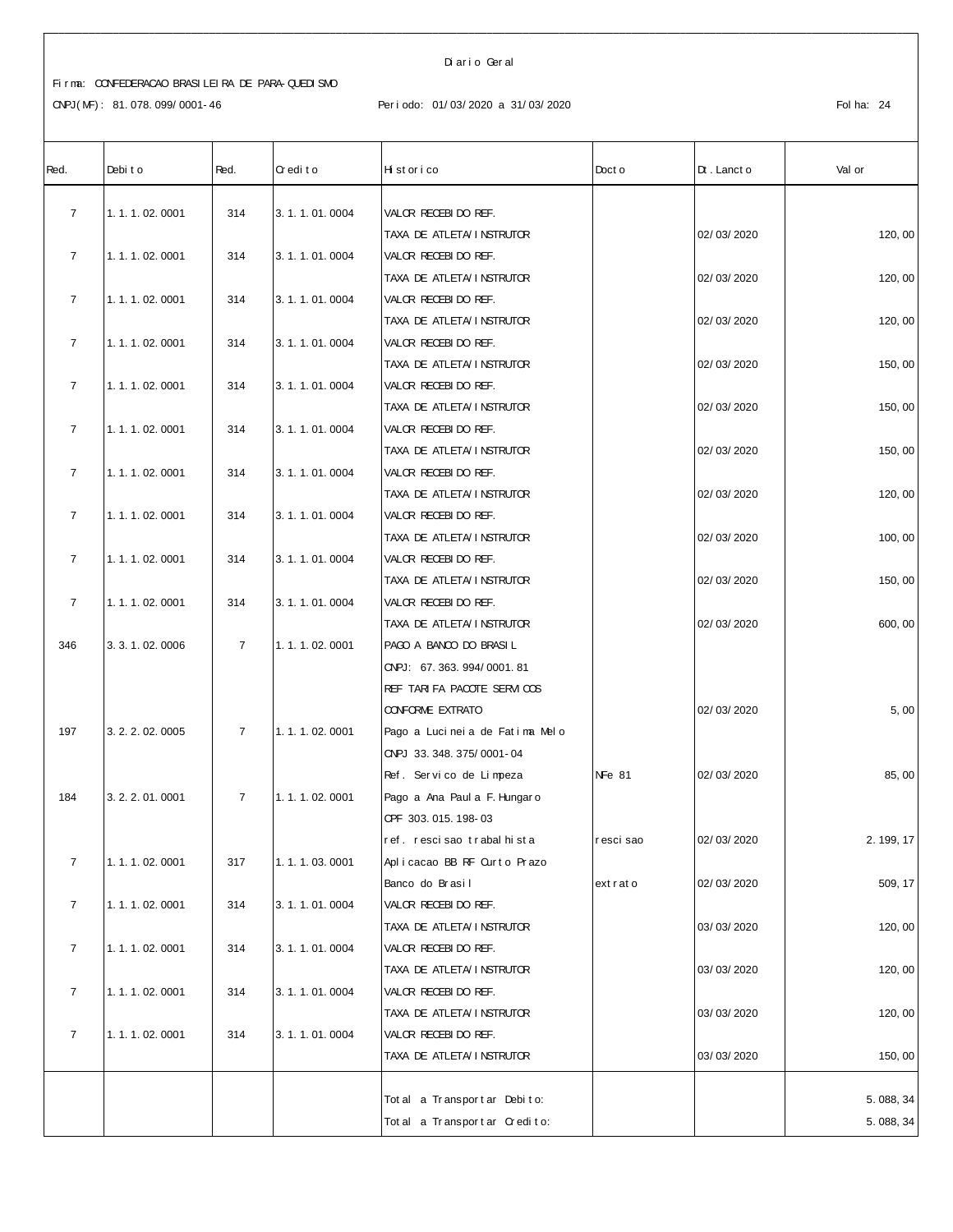| Red.           | Debit o           | Red.           | Credito           | Hi st or i co                                  | Doct o        | $Dt$ . Lanct o | Val or    |
|----------------|-------------------|----------------|-------------------|------------------------------------------------|---------------|----------------|-----------|
|                |                   |                |                   | Tot al Transport ado - Debito:                 |               |                | 5.088,34  |
|                |                   |                |                   | Total Transportado - Credito:                  |               |                | 5.088,34  |
|                |                   |                |                   |                                                |               |                |           |
| $\overline{7}$ | 1.1.1.02.0001     | 314            | 3.1.1.01.0004     | VALOR RECEBIDO REF.                            |               |                |           |
|                |                   |                |                   | TAXA DE ATLETA I NSTRUTOR                      |               | 03/03/2020     | 150,00    |
| $\overline{7}$ | 1.1.1.02.0001     | 314            | 3.1.1.01.0004     | VALOR RECEBIDO REF.                            |               |                |           |
|                |                   |                |                   | TAXA DE ATLETA I NSTRUTOR                      |               | 03/03/2020     | 150,00    |
| $\overline{7}$ | 1.1.1.02.0001     | 314            | 3.1.1.01.0004     | VALOR RECEBIDO REF.                            |               |                |           |
|                |                   |                |                   | TAXA DE ATLETA I NSTRUTOR                      |               | 03/03/2020     | 240, 00   |
| 317            | 1.1.1.03.0001     | $\overline{7}$ | 1.1.1.02.0001     | Aplicacao BB RF Curto Prazo                    |               |                |           |
|                |                   |                |                   | Banco do Brasil                                |               | 03/03/2020     | 930, 00   |
| $\overline{7}$ | 1.1.1.02.0001     | 314            | 3. 1. 1. 01. 0004 | VALOR RECEBIDO REF.                            |               |                |           |
|                |                   |                |                   | TAXA DE ATLETA I NSTRUTOR                      |               | 04/03/2020     | 150,00    |
| $\overline{7}$ | 1.1.1.02.0001     | 314            | 3.1.1.01.0004     | VALOR RECEBIDO REF.                            |               |                |           |
|                |                   |                |                   | TAXA DE ATLETA/ I NSTRUTOR                     |               | 04/03/2020     | 150, 00   |
| $\overline{7}$ | 1.1.1.02.0001     | 314            | 3.1.1.01.0004     | VALOR RECEBIDO REF.                            |               |                |           |
|                |                   |                |                   | TAXA DE ATLETA I NSTRUTOR                      |               | 04/03/2020     | 150,00    |
| $\overline{7}$ | 1.1.1.02.0001     | 314            | 3. 1. 1. 01. 0004 | VALOR RECEBIDO REF.                            |               |                |           |
|                |                   |                |                   | TAXA DE ATLETA I NSTRUTOR                      |               | 04/03/2020     | 120,00    |
| $\overline{7}$ | 1.1.1.02.0001     | 314            | 3.1.1.01.0004     | VALOR RECEBIDO REF.                            |               |                |           |
|                |                   |                |                   | TAXA DE ATLETA I NSTRUTOR                      |               | 04/03/2020     | 120, 00   |
| $\overline{7}$ | 1.1.1.02.0001     | 314            | 3.1.1.01.0004     | VALOR RECEBIDO REF.                            |               |                |           |
|                |                   |                |                   | TAXA DE ATLETA I NSTRUTOR                      |               | 04/03/2020     | 150, 00   |
| $\overline{7}$ | 1.1.1.02.0001     | 314            | 3.1.1.01.0004     | VALOR RECEBIDO REF.                            |               |                |           |
|                |                   |                |                   | TAXA DE ATLETA I NSTRUTOR                      |               | 04/03/2020     | 120,00    |
| $\overline{7}$ | 1.1.1.02.0001     | 314            | 3.1.1.01.0004     | VALOR RECEBIDO REF.                            |               |                |           |
|                |                   |                |                   | TAXA DE ATLETA I NSTRUTOR                      |               | 04/03/2020     | 120, 00   |
| $\overline{7}$ | 1.1.1.02.0001     | 314            | 3.1.1.01.0004     | VALOR RECEBIDO REF.                            |               |                |           |
|                |                   |                |                   | TAXA DE ATLETA/ I NSTRUTOR                     |               | 04/03/2020     | 120, 00   |
| 346            | 3. 3. 1. 02. 0006 | $\overline{7}$ | 1.1.1.02.0001     | PAGO A BANCO DO BRASI L                        |               |                |           |
|                |                   |                |                   | CNPJ: 67.363.994/0001.81                       |               |                |           |
|                |                   |                |                   | REF TARI FA PACOTE SERVICOS                    |               |                |           |
|                |                   |                |                   | <b>CONFORME EXTRATO</b>                        |               | 04/03/2020     | 5,00      |
| 197            | 3. 2. 2. 02. 0005 | $\overline{7}$ | 1.1.1.02.0001     | Pago a Lucineia de Fatima Melo                 |               |                |           |
|                |                   |                |                   | ONPJ 33.348.375/0001-04                        |               |                |           |
|                |                   |                |                   | Ref. Servico de Limpeza                        | <b>NFe 82</b> | 04/03/2020     | 85,00     |
| 317            | 1.1.1.03.0001     | $\overline{7}$ | 1.1.1.02.0001     | Aplicacao BB RF Ourto Prazo<br>Banco do Brasil |               |                |           |
| $\overline{7}$ | 1.1.1.02.0001     | 314            |                   |                                                | extrato       | 04/03/2020     | 960, 00   |
|                |                   |                | 3.1.1.01.0004     | VALOR RECEBIDO REF.                            |               |                |           |
|                |                   |                |                   | TAXA DE ATLETA I NSTRUTOR                      |               | 05/03/2020     | 120, 00   |
|                |                   |                |                   | Total a Transportar Debito:                    |               |                | 8.928, 34 |
|                |                   |                |                   | Total a Transportar Credito:                   |               |                | 8.928, 34 |
|                |                   |                |                   |                                                |               |                |           |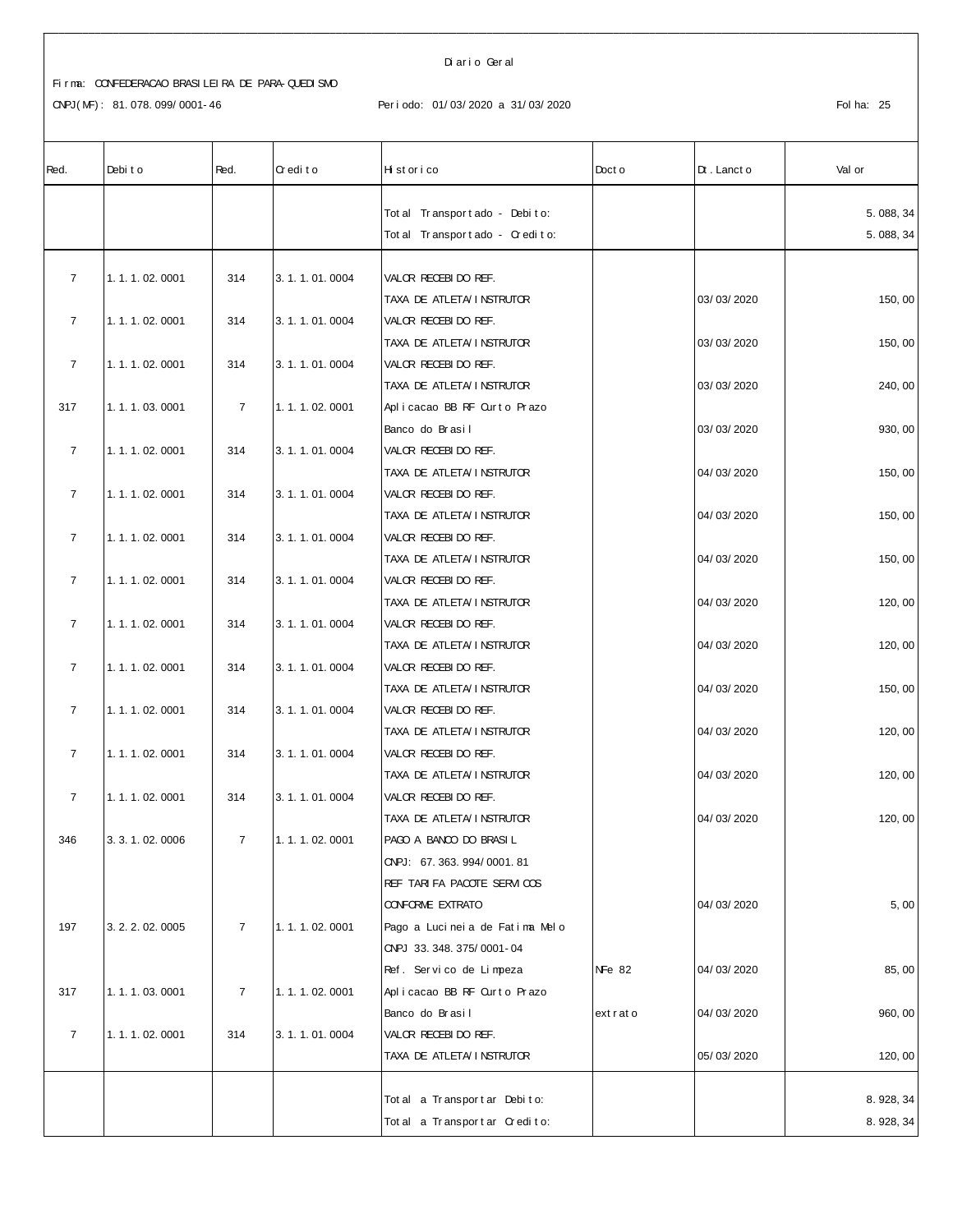CNPJ(MF): 81.078.099/0001-46 Periodo: 01/03/2020 a 31/03/2020 Periodo: 01/03/2020 Folha: 26

Di ar i o Ger al

| Red.           | Debit o       | Red.           | Credito       | Historico                              | Doct o  | $Dt$ . Lanct o | Val or     |
|----------------|---------------|----------------|---------------|----------------------------------------|---------|----------------|------------|
|                |               |                |               | Tot al Transport ado - Debito:         |         |                | 8.928, 34  |
|                |               |                |               | Tot al Transport ado - Credito:        |         |                | 8.928, 34  |
|                |               |                |               |                                        |         |                |            |
| $\overline{7}$ | 1.1.1.02.0001 | 314            | 3.1.1.01.0004 | VALOR RECEBIDO REF.                    |         |                |            |
|                |               |                |               | TAXA DE ATLETA I NSTRUTOR              |         | 05/03/2020     | 120,00     |
| $\overline{7}$ | 1.1.1.02.0001 | 314            | 3.1.1.01.0004 | VALOR RECEBIDO REF.                    |         |                |            |
|                |               |                |               | TAXA DE ATLETA I NSTRUTOR              |         | 05/03/2020     | 150,00     |
| $\overline{7}$ | 1.1.1.02.0001 | 314            | 3.1.1.01.0004 | VALOR RECEBIDO REF.                    |         |                |            |
|                |               |                |               | TAXA DE ATLETA I NSTRUTOR              |         | 05/03/2020     | 120, 00    |
| $\overline{7}$ | 1.1.1.02.0001 | 314            | 3.1.1.01.0004 | VALOR RECEBIDO REF.                    |         |                |            |
|                |               |                |               | TAXA DE ATLETA I NSTRUTOR              |         | 05/03/2020     | 150,00     |
| $\overline{7}$ | 1.1.1.02.0001 | 314            | 3.1.1.01.0004 | VALOR RECEBIDO REF.                    |         |                |            |
|                |               |                |               | TAXA DE ATLETA I NSTRUTOR              |         | 05/03/2020     | 150,00     |
| $\overline{7}$ | 1.1.1.02.0001 | 314            | 3.1.1.01.0004 | VALOR RECEBIDO REF.                    |         |                |            |
|                |               |                |               | TAXA DE ATLETA I NSTRUTOR              |         | 05/03/2020     | 120, 00    |
| $\overline{7}$ | 1.1.1.02.0001 | 314            | 3.1.1.01.0004 | VALOR RECEBIDO REF.                    |         |                |            |
|                |               |                |               | TAXA DE ATLETA I NSTRUTOR              |         | 05/03/2020     | 600, 00    |
| $\overline{7}$ | 1.1.1.02.0001 | 314            | 3.1.1.01.0004 | VALOR RECEBIDO REF.                    |         |                |            |
|                |               |                |               | TAXA DE ATLETA I NSTRUTOR              |         | 05/03/2020     | 150,00     |
| 317            | 1.1.1.03.0001 | $\overline{7}$ | 1.1.1.02.0001 | Aplicacao BB RF Ourto Prazo            |         |                |            |
| $\overline{7}$ | 1.1.1.02.0001 | 314            | 3.1.1.01.0004 | Banco do Brasil<br>VALOR RECEBIDO REF. | extrato | 05/03/2020     | 1.800,00   |
|                |               |                |               | TAXA DE ATLETA I NSTRUTOR              |         | 06/03/2020     | 150, 00    |
| $\overline{7}$ | 1.1.1.02.0001 | 314            | 3.1.1.01.0004 | VALOR RECEBIDO REF.                    |         |                |            |
|                |               |                |               | TAXA DE ATLETA I NSTRUTOR              |         | 06/03/2020     | 120,00     |
| $\overline{7}$ | 1.1.1.02.0001 | 314            | 3.1.1.01.0004 | VALOR RECEBIDO REF.                    |         |                |            |
|                |               |                |               | TAXA DE ATLETA I NSTRUTOR              |         | 06/03/2020     | 120, 00    |
| $\overline{7}$ | 1.1.1.02.0001 | 314            | 3.1.1.01.0004 | VALOR RECEBIDO REF.                    |         |                |            |
|                |               |                |               | TAXA DE ATLETA I NSTRUTOR              |         | 06/03/2020     | 150,00     |
| $\overline{7}$ | 1.1.1.02.0001 | 314            | 3.1.1.01.0004 | VALOR RECEBI DO REF.                   |         |                |            |
|                |               |                |               | TAXA DE ATLETA I NSTRUTOR              |         | 06/03/2020     | 150,00     |
| $\overline{7}$ | 1.1.1.02.0001 | 314            | 3.1.1.01.0004 | VALOR RECEBIDO REF.                    |         |                |            |
|                |               |                |               | TAXA DE ATLETA I NSTRUTOR              |         | 06/03/2020     | 150,00     |
| $\overline{7}$ | 1.1.1.02.0001 | 314            | 3.1.1.01.0004 | VALOR RECEBIDO REF.                    |         |                |            |
|                |               |                |               | TAXA DE ATLETA I NSTRUTOR              |         | 06/03/2020     | 150,00     |
| $\overline{7}$ | 1.1.1.02.0001 | 314            | 3.1.1.01.0004 | VALOR RECEBIDO REF.                    |         |                |            |
|                |               |                |               | TAXA DE ATLETA/ I NSTRUTOR             |         | 06/03/2020     | 120, 00    |
| $\overline{7}$ | 1.1.1.02.0001 | 314            | 3.1.1.01.0004 | VALOR RECEBIDO REF.                    |         |                |            |
|                |               |                |               | TAXA DE ATLETA/ I NSTRUTOR             |         | 06/03/2020     | 150,00     |
| $\overline{7}$ | 1.1.1.02.0001 | 314            | 3.1.1.01.0004 | VALOR RECEBIDO REF.                    |         |                |            |
|                |               |                |               | TAXA DE ATLETA/INSTRUTOR               |         | 06/03/2020     | 120, 00    |
|                |               |                |               |                                        |         |                |            |
|                |               |                |               | Tot al a Transport ar Debito:          |         |                | 13.668, 34 |
|                |               |                |               | Total a Transportar Credito:           |         |                | 13.668, 34 |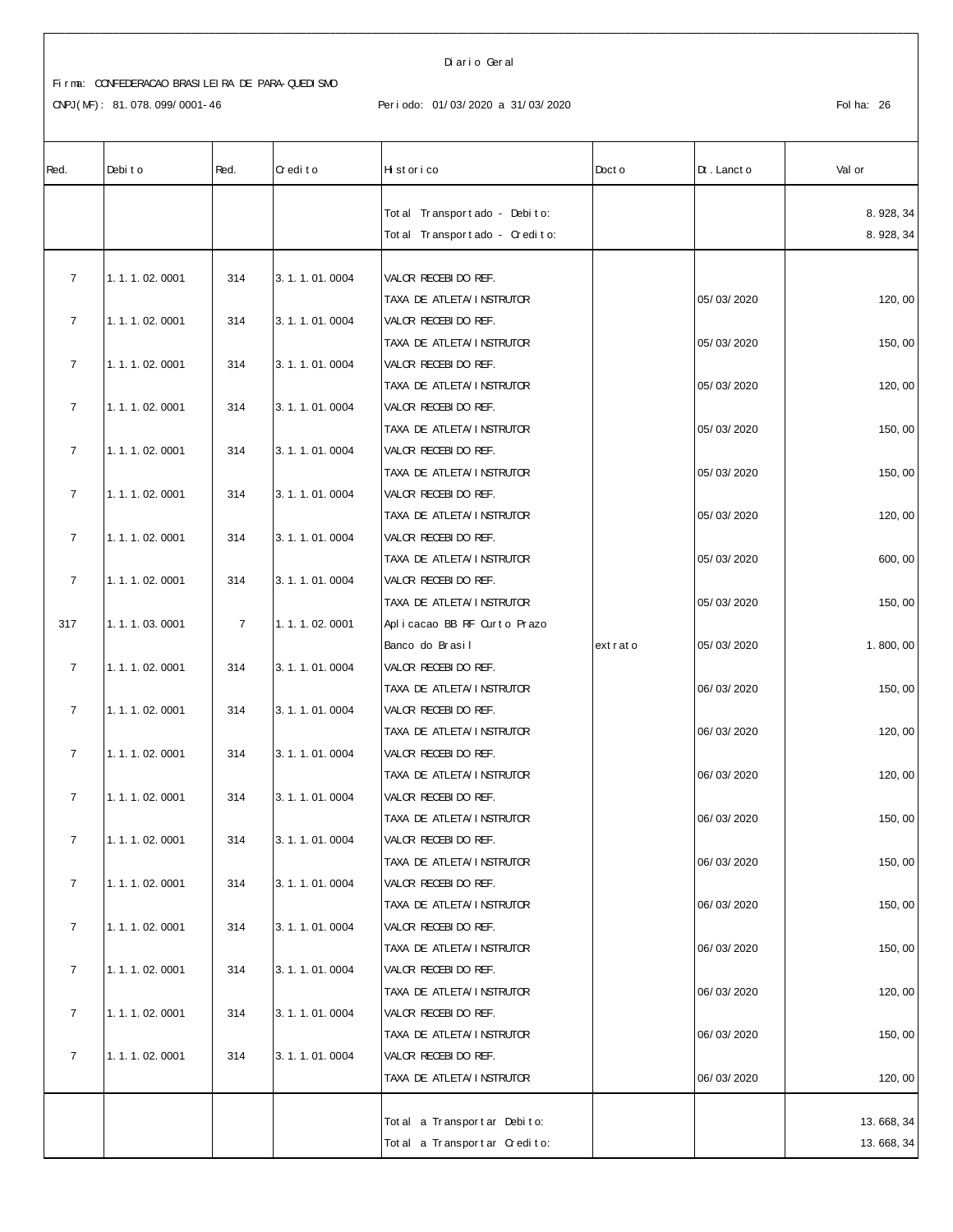CNPJ(MF): 81.078.099/0001-46

#### Diario Geral

Periodo: 01/03/2020 a 31/03/2020

| Red.           | Debit o           | Red.           | Credito       | H st or i co                                  | Doct o      | $Dt$ . Lanct o | Val or     |
|----------------|-------------------|----------------|---------------|-----------------------------------------------|-------------|----------------|------------|
|                |                   |                |               | Tot al Transport ado - Debito:                |             |                | 13.668, 34 |
|                |                   |                |               | Tot al Transport ado - Credito:               |             |                | 13.668, 34 |
| $\overline{7}$ | 1.1.1.02.0001     | 314            | 3.1.1.01.0004 | VALOR RECEBIDO REF.                           |             |                |            |
|                |                   |                |               | TAXA DE ATLETA/ I NSTRUTOR                    |             | 06/03/2020     | 120, 00    |
| 340            | 3. 2. 2. 02. 0018 | $\overline{7}$ | 1.1.1.02.0001 | Pago a Necil da Sant ar osa Rossi             |             |                |            |
|                |                   |                |               | ONPJ 34. 209. 739/0001-20                     |             |                |            |
|                |                   |                |               | ref. servicos de RTAG                         |             |                |            |
|                |                   |                |               | conf. NFSe                                    | NFe         | 06/03/2020     | 2.056,95   |
| 205            | 3.2.2.02.0012     | $\overline{7}$ | 1.1.1.02.0001 | Pago a VI PTRI P Turismo Lt da                |             |                |            |
|                |                   |                |               | CNPJ 04.023.005/0001-90                       |             |                |            |
|                |                   |                |               | ref. passagens                                |             |                |            |
|                |                   |                |               | conf. bol et o                                | Fat ur a    | 06/03/2020     | 2.926, 22  |
| 190            | 3.2.2.01.0007     | $\overline{7}$ | 1.1.1.02.0001 | Pago FGTS dos col abor ador es                |             |                |            |
|                |                   |                |               | mes                                           |             |                |            |
|                |                   |                |               | conf or me GRF                                | <b>GRF</b>  | 06/03/2020     | 167, 94    |
| 184            | 3.2.2.01.0001     | $\overline{7}$ | 1.1.1.02.0001 | Pago a Marcella C. Faneco Costa               |             |                |            |
|                |                   |                |               | OPF 493, 688, 748-08                          |             |                |            |
|                |                   |                |               | ref. salario e Cesta Basica<br>conf. holerite | Holerite    | 06/03/2020     | 2.012,86   |
| 353            | 3.2.2.02.0024     | $\overline{7}$ | 1.1.1.02.0001 | Pago a Pedro Henrique Hilu                    |             |                |            |
|                |                   |                |               | ONPJ 03.102.740/0001-27                       |             |                |            |
|                |                   |                |               | ref. Laudo de Equipamento feito               |             |                |            |
|                |                   |                |               | por Ant oni o Laur ent i z Juni or            | NFe 001     | 06/03/2020     | 1.500,00   |
| 341            | 3.2.2.02.0019     | $\overline{7}$ | 1.1.1.02.0001 | Pago a ASW Com Brindes                        |             |                |            |
|                |                   |                |               | ONPJ 12.587.125/0001-49                       |             |                |            |
|                |                   |                |               | ref. 50% compra Button                        | Danf e 3699 | 06/03/2020     | 1.861,25   |
| 342            | 3. 2. 2. 02. 0020 | $\overline{7}$ | 1.1.1.02.0001 | Pago a Felipe Freitas Carneiro                |             |                |            |
|                |                   |                |               | ref. Servicos de TI                           |             |                |            |
|                |                   |                |               | conf. NFSe de Tatiana Aleixo                  |             |                |            |
|                |                   |                |               | ONPJ 31.564.725/0001-36                       | NFe 049     | 06/03/2020     | 1.400,00   |
| 203            | 3. 2. 2. 02. 0010 | $\overline{7}$ | 1.1.1.02.0001 | Pago Luiz Carlos Cruz Boituva                 |             |                |            |
|                |                   |                |               | ONPJ 07.845.832/0001-58                       |             |                |            |
|                |                   |                |               | ref. confeccao de envelopes                   |             |                |            |
|                |                   |                |               | Grafica Cruz                                  | NFe 3055    | 06/03/2020     | 6.200,00   |
| $\overline{7}$ | 1.1.1.02.0001     | 317            | 1.1.1.03.0001 | Aplicacao BB RF Ourto Prazo                   |             |                |            |
|                |                   |                |               | Banco do Brasil                               |             | 06/03/2020     | 16.475,22  |
| $\overline{7}$ | 1.1.1.02.0001     | 314            | 3.1.1.01.0004 | VALOR RECEBIDO REF.                           |             |                |            |
|                |                   |                |               | TAXA DE ATLETA/ I NSTRUTOR                    |             | 09/03/2020     | 120, 00    |
| $\overline{7}$ | 1.1.1.02.0001     | 314            | 3.1.1.01.0004 | VALOR RECEBIDO REF.                           |             |                |            |
|                |                   |                |               | TAXA DE ATLETA/INSTRUTOR                      |             | 09/03/2020     | 240, 00    |
|                |                   |                |               | Total a Transportar Debito:                   |             |                | 48.748,78  |
|                |                   |                |               | Total a Transportar Credito:                  |             |                | 48.748,78  |
|                |                   |                |               |                                               |             |                |            |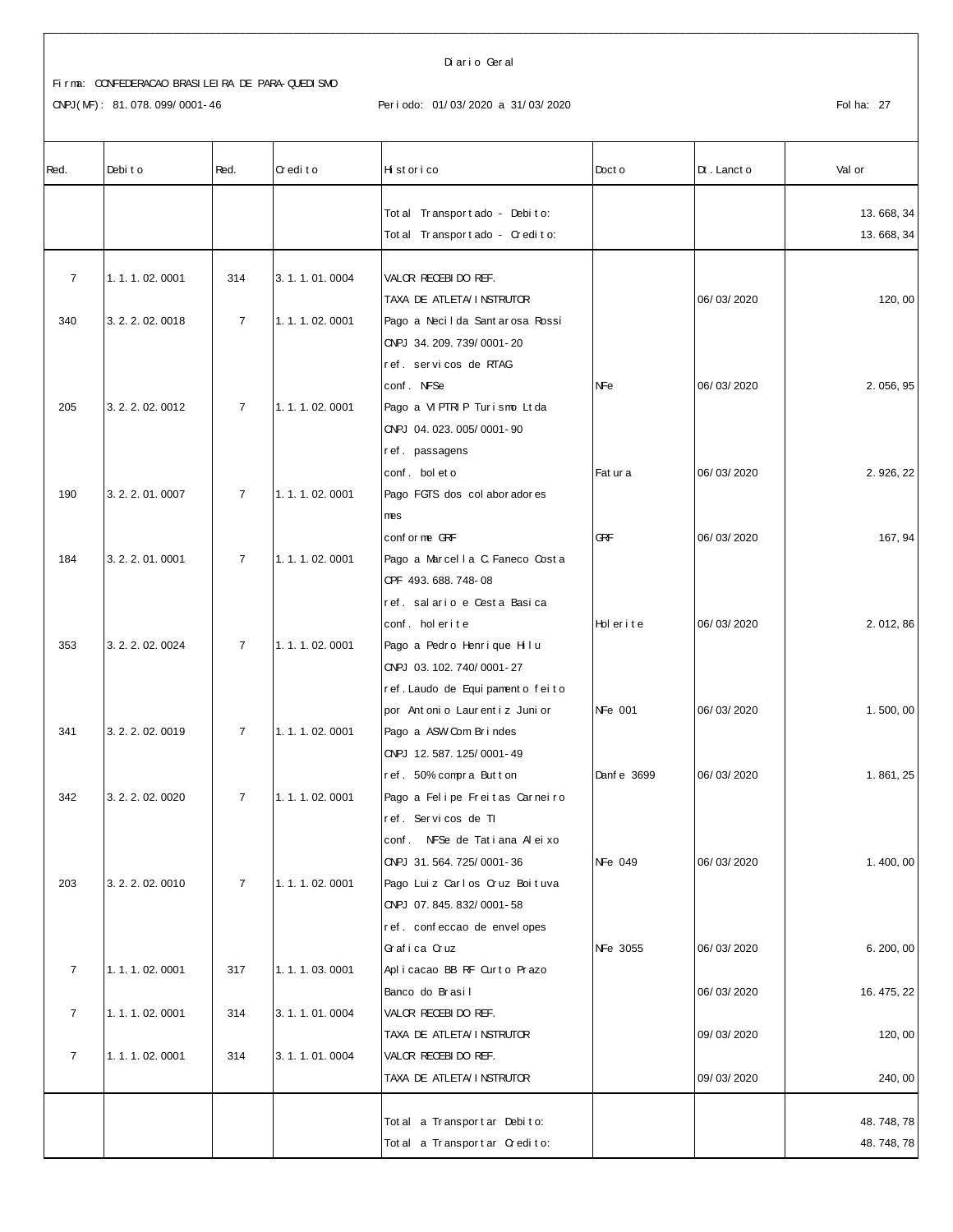#### Di ar i o Ger al

# Fi r ma: CONFEDERACAO BRASI LEI RA DE PARA- QUEDI SMO

CNPJ(MF): 81.078.099/0001-46 Periodo: 01/03/2020 a 31/03/2020 <br>Fol ha: 28

| Red.           | Debit o       | Red. | Credito       | Historico                                         | Doct o | $Dt$ . Lanct o | Val or    |
|----------------|---------------|------|---------------|---------------------------------------------------|--------|----------------|-----------|
|                |               |      |               | Tot al Transport ado - Debito:                    |        |                | 48.748,78 |
|                |               |      |               | Total Transportado - Credito:                     |        |                | 48.748,78 |
|                |               |      |               |                                                   |        |                |           |
| $\overline{7}$ | 1.1.1.02.0001 | 314  | 3.1.1.01.0004 | VALOR RECEBIDO REF.                               |        |                |           |
|                |               |      |               | TAXA DE ATLETA I NSTRUTOR                         |        | 09/03/2020     | 120,00    |
| $\overline{7}$ | 1.1.1.02.0001 | 314  | 3.1.1.01.0004 | VALOR RECEBIDO REF.                               |        |                |           |
|                |               |      |               | TAXA DE ATLETA I NSTRUTOR                         |        | 09/03/2020     | 1.320,00  |
| $\overline{7}$ | 1.1.1.02.0001 | 314  | 3.1.1.01.0004 | VALOR RECEBIDO REF.                               |        |                |           |
|                |               |      |               | TAXA DE ATLETA/INSTRUTOR                          |        | 09/03/2020     | 120,00    |
| $\overline{7}$ | 1.1.1.02.0001 | 314  | 3.1.1.01.0004 | VALOR RECEBIDO REF.                               |        |                |           |
|                |               |      |               | TAXA DE ATLETA/ I NSTRUTOR                        |        | 09/03/2020     | 120, 00   |
| $\overline{7}$ | 1.1.1.02.0001 | 314  | 3.1.1.01.0004 | VALOR RECEBIDO REF.                               |        |                |           |
| $\overline{7}$ |               | 314  | 3.1.1.01.0004 | TAXA DE ATLETA/ I NSTRUTOR<br>VALOR RECEBIDO REF. |        | 09/03/2020     | 120,00    |
|                | 1.1.1.02.0001 |      |               | TAXA DE ATLETA I NSTRUTOR                         |        | 09/03/2020     | 120,00    |
| $\overline{7}$ | 1.1.1.02.0001 | 314  | 3.1.1.01.0004 | VALOR RECEBIDO REF.                               |        |                |           |
|                |               |      |               | TAXA DE ATLETA/INSTRUTOR                          |        | 09/03/2020     | 120, 00   |
| $\overline{7}$ | 1.1.1.02.0001 | 314  | 3.1.1.01.0004 | VALOR RECEBIDO REF.                               |        |                |           |
|                |               |      |               | TAXA DE ATLETA I NSTRUTOR                         |        | 09/03/2020     | 150,00    |
| $\overline{7}$ | 1.1.1.02.0001 | 314  | 3.1.1.01.0004 | VALOR RECEBIDO REF.                               |        |                |           |
|                |               |      |               | TAXA DE ATLETA I NSTRUTOR                         |        | 09/03/2020     | 120, 00   |
| $\overline{7}$ | 1.1.1.02.0001 | 314  | 3.1.1.01.0004 | VALOR RECEBIDO REF.                               |        |                |           |
|                |               |      |               | TAXA DE ATLETA/ I NSTRUTOR                        |        | 09/03/2020     | 120, 00   |
| $\overline{7}$ | 1.1.1.02.0001 | 314  | 3.1.1.01.0004 | VALOR RECEBIDO REF.                               |        |                |           |
|                |               |      |               | TAXA DE ATLETA/INSTRUTOR                          |        | 09/03/2020     | 120,00    |
| $\overline{7}$ | 1.1.1.02.0001 | 314  | 3.1.1.01.0004 | VALOR RECEBIDO REF.                               |        |                |           |
|                |               |      |               | TAXA DE ATLETA I NSTRUTOR                         |        | 09/03/2020     | 120,00    |
| $\overline{7}$ | 1.1.1.02.0001 | 314  | 3.1.1.01.0004 | VALOR RECEBIDO REF.                               |        |                |           |
|                |               |      |               | TAXA DE ATLETA/INSTRUTOR                          |        | 09/03/2020     | 120,00    |
| $\overline{7}$ | 1.1.1.02.0001 | 314  | 3.1.1.01.0004 | VALOR RECEBI DO REF.                              |        |                |           |
|                |               |      |               | TAXA DE ATLETA/ I NSTRUTOR                        |        | 09/03/2020     | 120,00    |
| $\overline{7}$ | 1.1.1.02.0001 | 314  | 3.1.1.01.0004 | VALOR RECEBIDO REF.                               |        |                |           |
| $\overline{7}$ | 1.1.1.02.0001 | 314  | 3.1.1.01.0004 | TAXA DE ATLETA/INSTRUTOR<br>VALOR RECEBIDO REF.   |        | 09/03/2020     | 30, 00    |
|                |               |      |               | TAXA DE ATLETA/INSTRUTOR                          |        | 09/03/2020     | 150,00    |
| $\overline{7}$ | 1.1.1.02.0001 | 314  | 3.1.1.01.0004 | VALOR RECEBIDO REF.                               |        |                |           |
|                |               |      |               | TAXA DE ATLETA/ I NSTRUTOR                        |        | 09/03/2020     | 120, 00   |
| $\overline{7}$ | 1.1.1.02.0001 | 314  | 3.1.1.01.0004 | VALOR RECEBIDO REF.                               |        |                |           |
|                |               |      |               | TAXA DE ATLETA/ I NSTRUTOR                        |        | 09/03/2020     | 120, 00   |
| $\overline{7}$ | 1.1.1.02.0001 | 314  | 3.1.1.01.0004 | VALOR RECEBIDO REF.                               |        |                |           |
|                |               |      |               | TAXA DE ATLETA/ I NSTRUTOR                        |        | 09/03/2020     | 120, 00   |
|                |               |      |               |                                                   |        |                |           |
|                |               |      |               | Tot al a Transport ar Debito:                     |        |                | 52.198,78 |
|                |               |      |               | Total a Transportar Credito:                      |        |                | 52.198,78 |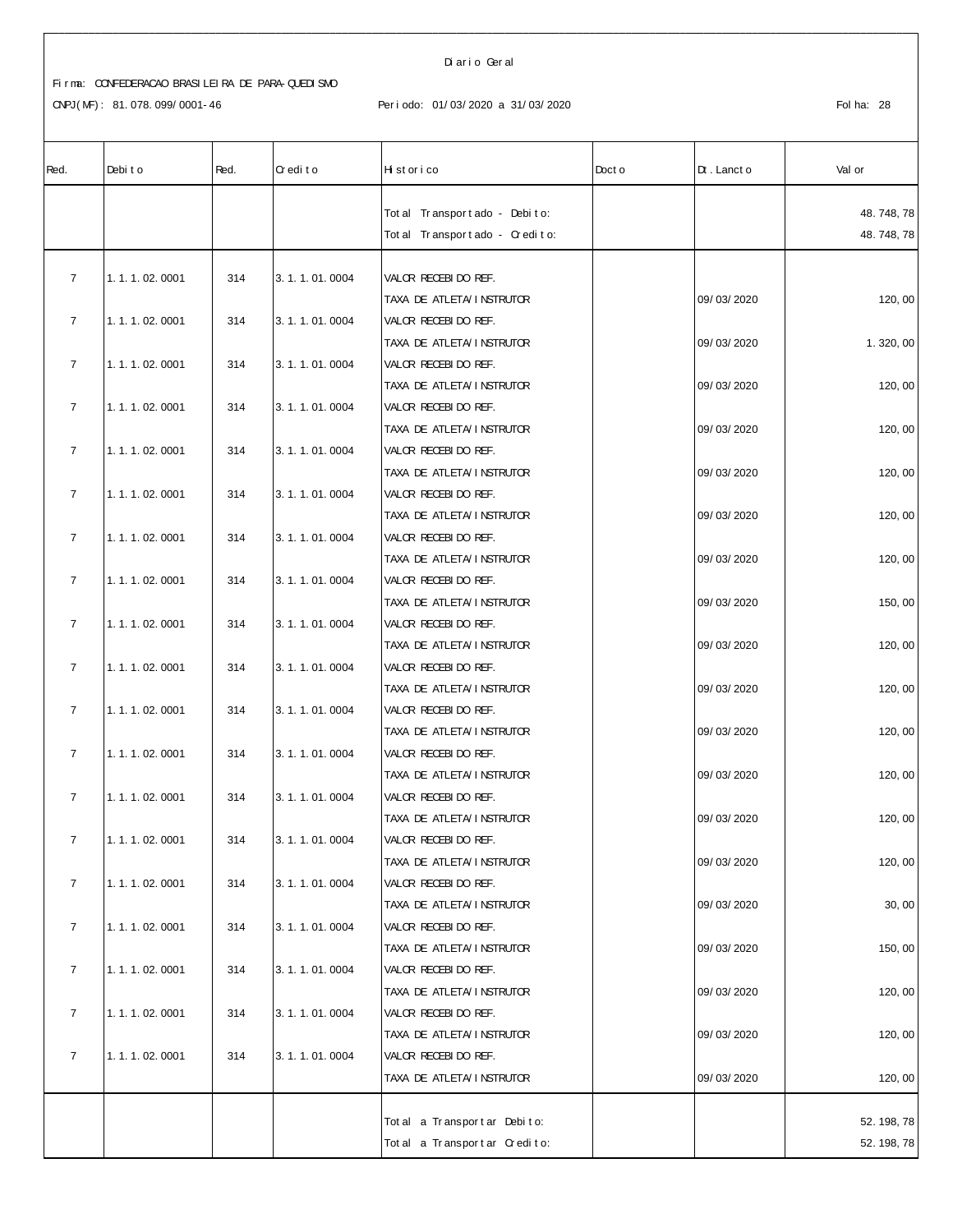CNPJ(MF): 81.078.099/0001-46

#### Diario Geral

#### Periodo: 01/03/2020 a 31/03/2020

| Red.           | Debit o           | Red.           | Credito           | Historico                      | Doct o         | $Dt$ . Lanct o | Val or    |
|----------------|-------------------|----------------|-------------------|--------------------------------|----------------|----------------|-----------|
|                |                   |                |                   | Tot al Transport ado - Debito: |                |                | 52.198,78 |
|                |                   |                |                   | Total Transportado - Credito:  |                |                | 52.198,78 |
|                |                   |                |                   |                                |                |                |           |
| $\overline{7}$ | 1.1.1.02.0001     | 314            | 3.1.1.01.0004     | VALOR RECEBIDO REF.            |                |                |           |
|                |                   |                |                   | TAXA DE ATLETA I NSTRUTOR      |                | 09/03/2020     | 120,00    |
| $\overline{7}$ | 1.1.1.02.0001     | 314            | 3.1.1.01.0004     | VALOR RECEBIDO REF.            |                |                |           |
|                |                   |                |                   | TAXA DE ATLETA I NSTRUTOR      |                | 09/03/2020     | 120,00    |
| $\overline{7}$ | 1.1.1.02.0001     | 314            | 3.1.1.01.0004     | VALOR RECEBIDO REF.            |                |                |           |
|                |                   |                |                   | TAXA DE ATLETA/ I NSTRUTOR     |                | 09/03/2020     | 150,00    |
| 197            | 3. 2. 2. 02. 0005 | $\overline{7}$ | 1.1.1.02.0001     | Pago a Lucineia de Fatima Melo |                |                |           |
|                |                   |                |                   | ONPJ 33.348.375/0001-04        |                |                |           |
|                |                   |                |                   | Ref. Servico de Limpeza        | <b>NFe 083</b> | 09/03/2020     | 85,00     |
| 317            | 1.1.1.03.0001     | $\overline{7}$ | 1.1.1.02.0001     | Aplicacao BB RF Ourto Prazo    |                |                |           |
|                |                   |                |                   | Banco do Brasil                | extrato        | 09/03/2020     | 3.725,00  |
| $\overline{7}$ | 1.1.1.02.0001     | 314            | 3.1.1.01.0004     | VALOR RECEBIDO REF.            |                |                |           |
|                |                   |                |                   | TAXA DE ATLETA/ I NSTRUTOR     |                | 10/03/2020     | 120, 00   |
| $\overline{7}$ | 1.1.1.02.0001     | 314            | 3.1.1.01.0004     | VALOR RECEBIDO REF.            |                |                |           |
|                |                   |                |                   | TAXA DE ATLETA/ I NSTRUTOR     |                | 10/03/2020     | 120,00    |
| $\overline{7}$ | 1.1.1.02.0001     | 314            | 3.1.1.01.0004     | VALOR RECEBIDO REF.            |                |                |           |
|                |                   |                |                   | TAXA DE ATLETA/INSTRUTOR       |                | 10/03/2020     | 150,00    |
| $\overline{7}$ | 1.1.1.02.0001     | 314            | 3.1.1.01.0004     | VALOR RECEBIDO REF.            |                |                |           |
|                |                   |                |                   | TAXA DE ATLETA/INSTRUTOR       |                | 10/03/2020     | 150, 00   |
| $\overline{7}$ | 1.1.1.02.0001     | 314            | 3.1.1.01.0004     | VALOR RECEBIDO REF.            |                |                |           |
|                |                   |                |                   | TAXA DE ATLETA I NSTRUTOR      |                | 10/03/2020     | 150,00    |
| $\overline{7}$ | 1.1.1.02.0001     | 314            | 3.1.1.01.0004     | VALOR RECEBIDO REF.            |                |                |           |
|                |                   |                |                   | TAXA DE ATLETA/INSTRUTOR       |                | 10/03/2020     | 150,00    |
| $\overline{7}$ | 1.1.1.02.0001     | 314            | 3.1.1.01.0004     | VALOR RECEBIDO REF.            |                |                |           |
|                |                   |                |                   | TAXA DE ATLETA/INSTRUTOR       |                | 10/03/2020     | 120, 00   |
| $\overline{7}$ | 1.1.1.02.0001     | 314            | 3.1.1.01.0004     | VALOR RECEBI DO REF.           |                |                |           |
|                |                   |                |                   | TAXA DE ATLETA/ I NSTRUTOR     |                | 10/03/2020     | 150,00    |
| $\overline{7}$ | 1.1.1.02.0001     | 314            | 3. 1. 1. 01. 0004 | VALOR RECEBIDO REF.            |                |                |           |
|                |                   |                |                   | TAXA DE ATLETA/INSTRUTOR       |                | 10/03/2020     | 150, 00   |
| $\overline{7}$ | 1.1.1.02.0001     | 314            | 3.1.1.01.0004     | VALOR RECEBIDO REF.            |                |                |           |
|                |                   |                |                   | TAXA DE ATLETA/ I NSTRUTOR     |                | 10/03/2020     | 150,00    |
| $\overline{7}$ | 1.1.1.02.0001     | 314            | 3.1.1.01.0004     | VALOR RECEBIDO REF.            |                |                |           |
|                |                   |                |                   | TAXA DE ATLETA/INSTRUTOR       |                | 10/03/2020     | 120,00    |
| $\overline{7}$ | 1.1.1.02.0001     | 314            | 3.1.1.01.0004     | VALOR RECEBIDO REF.            |                |                |           |
|                |                   |                |                   | TAXA DE ATLETA/INSTRUTOR       |                | 10/03/2020     | 150, 00   |
| $\overline{7}$ | 1.1.1.02.0001     | 314            | 3.1.1.01.0004     | VALOR RECEBIDO REF.            |                |                |           |
|                |                   |                |                   | TAXA DE ATLETA/ I NSTRUTOR     |                | 10/03/2020     | 120, 00   |
|                |                   |                |                   |                                |                |                |           |
|                |                   |                |                   | Tot al a Transport ar Debito:  |                |                | 58.198,78 |
|                |                   |                |                   | Total a Transportar Credito:   |                |                | 58.198,78 |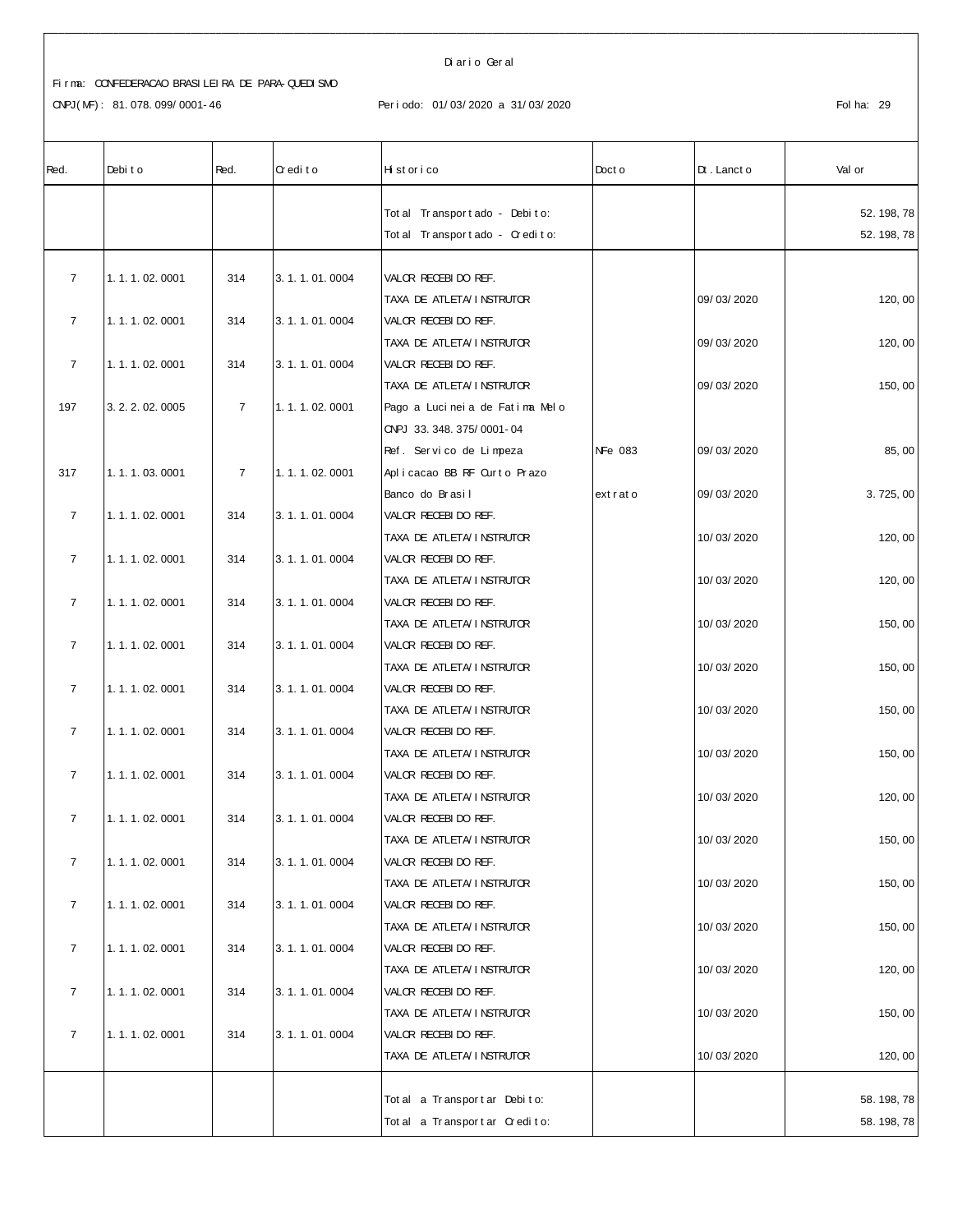CNPJ(MF): 81.078.099/0001-46

Diario Geral

## Periodo: 01/03/2020 a 31/03/2020

| Red.           | Debit o           | Red.           | Credito       | Historico                                              | Doct o   | $Dt$ . Lanct o | Val or    |
|----------------|-------------------|----------------|---------------|--------------------------------------------------------|----------|----------------|-----------|
|                |                   |                |               | Tot al Transport ado - Debito:                         |          |                | 58.198,78 |
|                |                   |                |               | Tot al Transport ado - Credito:                        |          |                | 58.198,78 |
|                |                   |                |               |                                                        |          |                |           |
| 354            | 3. 2. 2. 02. 0025 | $\overline{7}$ | 1.1.1.02.0001 | Pago a CAB Com Aerodesporto                            |          |                |           |
|                |                   |                |               | Brasileiro                                             |          |                |           |
|                |                   |                |               | CNPJ 02.989.075/0001-72                                |          |                |           |
|                |                   |                |               | conf. bol et o                                         | Bol et o | 10/03/2020     | 1.875,00  |
| 199            | 3. 2. 2. 02. 0006 | $\overline{7}$ | 1.1.1.02.0001 | Pago a Evani I do Brabet a                             |          |                |           |
|                |                   |                |               | CNPJ 02.092.296/0001-43                                |          |                |           |
|                |                   |                |               | BRC Tel ecomuni cacoes Ei rel i                        |          |                |           |
|                |                   |                |               | ref. internet                                          | Bol et o | 10/03/2020     | 126,00    |
| $\overline{7}$ | 1.1.1.02.0001     | 317            | 1.1.1.03.0001 | Aplicacao BB RF Curto Prazo                            |          |                |           |
|                |                   |                |               | Banco do Brasil                                        | extrato  | 10/03/2020     | 82,00     |
| 346            | 3. 3. 1. 02. 0006 | $\overline{7}$ | 1.1.1.02.0001 | PAGO A BANCO DO BRASIL                                 |          |                |           |
|                |                   |                |               | CNPJ: 00.000.000/0001-91                               |          |                |           |
|                |                   |                |               | REF TARI FA PACOTE SERVICOS<br><b>CONFORME EXTRATO</b> | extrato  | 10/03/2020     | 271,00    |
| $\overline{7}$ | 1.1.1.02.0001     | 314            | 3.1.1.01.0004 | VALOR RECEBIDO REF.                                    |          |                |           |
|                |                   |                |               | TAXA DE ATLETA/INSTRUTOR                               |          | 11/03/2020     | 120, 00   |
| $\overline{7}$ | 1.1.1.02.0001     | 314            | 3.1.1.01.0004 | VALOR RECEBIDO REF.                                    |          |                |           |
|                |                   |                |               | TAXA DE ATLETA/ I NSTRUTOR                             |          | 11/03/2020     | 360, 00   |
| $\overline{7}$ | 1.1.1.02.0001     | 314            | 3.1.1.01.0004 | VALOR RECEBIDO REF.                                    |          |                |           |
|                |                   |                |               | TAXA DE ATLETA/ I NSTRUTOR                             |          | 11/03/2020     | 150, 00   |
| $\overline{7}$ | 1.1.1.02.0001     | 314            | 3.1.1.01.0004 | VALOR RECEBIDO REF.                                    |          |                |           |
|                |                   |                |               | TAXA DE ATLETA/INSTRUTOR                               |          | 11/03/2020     | 150, 00   |
| $\overline{7}$ | 1.1.1.02.0001     | 314            | 3.1.1.01.0004 | VALOR RECEBIDO REF.                                    |          |                |           |
|                |                   |                |               | TAXA DE ATLETA/ I NSTRUTOR                             |          | 11/03/2020     | 120, 00   |
| $\overline{7}$ | 1.1.1.02.0001     | 314            | 3.1.1.01.0004 | VALOR RECEBIDO REF.                                    |          |                |           |
|                |                   |                |               | TAXA DE ATLETA/ I NSTRUTOR                             |          | 11/03/2020     | 150,00    |
| $\overline{7}$ | 1.1.1.02.0001     | 314            | 3.1.1.01.0004 | VALOR RECEBIDO REF.                                    |          |                |           |
|                |                   |                |               | TAXA DE ATLETA/ I NSTRUTOR                             |          | 11/03/2020     | 120, 00   |
| $\overline{7}$ | 1.1.1.02.0001     | 314            | 3.1.1.01.0004 | VALOR RECEBIDO REF.                                    |          |                |           |
|                |                   |                |               | TAXA DE ATLETA/ I NSTRUTOR                             |          | 11/03/2020     | 120, 00   |
| $\overline{7}$ | 1.1.1.02.0001     | 314            | 3.1.1.01.0004 | VALOR RECEBIDO REF.                                    |          |                |           |
|                |                   |                |               | TAXA DE ATLETA/ I NSTRUTOR                             |          | 11/03/2020     | 120, 00   |
| $\overline{7}$ | 1.1.1.02.0001     | 314            | 3.1.1.01.0004 | VALOR RECEBIDO REF.                                    |          |                |           |
|                |                   |                |               | TAXA DE ATLETA/ I NSTRUTOR                             |          | 11/03/2020     | 120, 00   |
| $\overline{7}$ | 1.1.1.02.0001     | 314            | 3.1.1.01.0004 | VALOR RECEBIDO REF.                                    |          |                |           |
|                |                   |                |               | TAXA DE ATLETA/ I NSTRUTOR                             |          | 11/03/2020     | 120, 00   |
| $\overline{7}$ | 1.1.1.02.0001     | 314            | 3.1.1.01.0004 | VALOR RECEBIDO REF.                                    |          |                |           |
|                |                   |                |               | TAXA DE ATLETA/ I NSTRUTOR                             |          | 11/03/2020     | 120, 00   |
|                |                   |                |               | Total a Transportar Debito:                            |          |                | 62.322,78 |
|                |                   |                |               | Total a Transportar Credito:                           |          |                | 62.322,78 |
|                |                   |                |               |                                                        |          |                |           |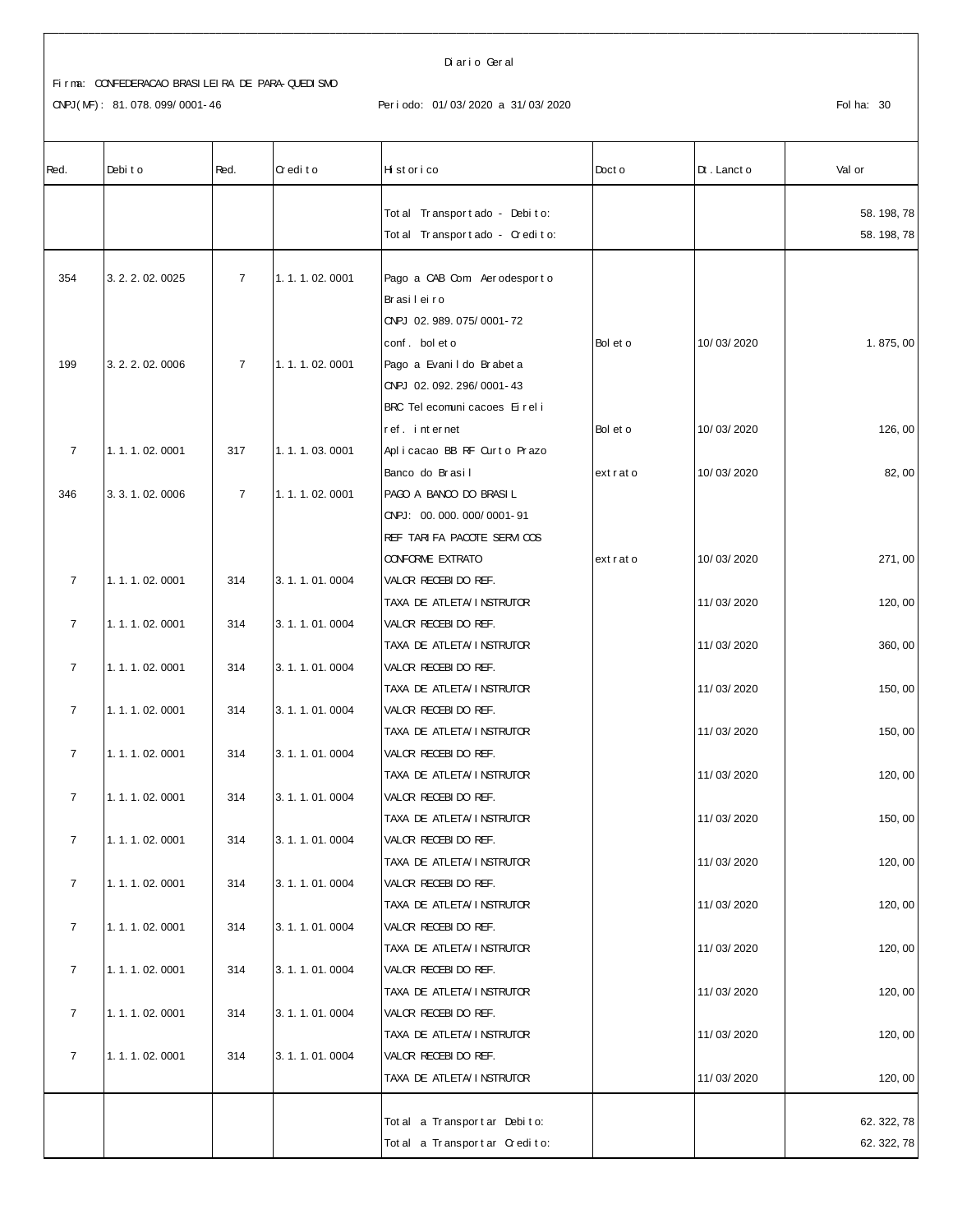CNPJ(MF): 81.078.099/0001-46

#### Diario Geral

#### Periodo: 01/03/2020 a 31/03/2020

| Red.           | Debit o           | Red.           | Credito       | Historico                       | Doct o  | $Dt$ . Lanct o | Val or    |
|----------------|-------------------|----------------|---------------|---------------------------------|---------|----------------|-----------|
|                |                   |                |               | Tot al Transport ado - Debito:  |         |                | 62.322,78 |
|                |                   |                |               | Tot al Transport ado - Credito: |         |                | 62.322,78 |
|                |                   |                |               |                                 |         |                |           |
| $\overline{7}$ | 1.1.1.02.0001     | 314            | 3.1.1.01.0004 | VALOR RECEBIDO REF.             |         |                |           |
|                |                   |                |               | TAXA DE ATLETA I NSTRUTOR       |         | 11/03/2020     | 120,00    |
| $\overline{7}$ | 1.1.1.02.0001     | 314            | 3.1.1.01.0004 | VALOR RECEBIDO REF.             |         |                |           |
|                |                   |                |               | TAXA DE ATLETA I NSTRUTOR       |         | 11/03/2020     | 120,00    |
| $\overline{7}$ | 1.1.1.02.0001     | 314            | 3.1.1.01.0004 | VALOR RECEBIDO REF.             |         |                |           |
|                |                   |                |               | TAXA DE ATLETA I NSTRUTOR       |         | 11/03/2020     | 120, 00   |
| $\overline{7}$ | 1.1.1.02.0001     | 314            | 3.1.1.01.0004 | VALOR RECEBIDO REF.             |         |                |           |
|                |                   |                |               | TAXA DE ATLETA I NSTRUTOR       |         | 11/03/2020     | 150,00    |
| 346            | 3. 3. 1. 02. 0006 | $\overline{7}$ | 1.1.1.02.0001 | PAGO A BANCO DO BRASIL          |         |                |           |
|                |                   |                |               | ONPJ: 67.363.994/0001-81        |         |                |           |
|                |                   |                |               | REF TARIFA DOC/TEC ELETRONICO   |         |                |           |
|                |                   |                |               | <b>CONFORME EXTRATO</b>         |         | 11/03/2020     | 10, 45    |
| 197            | 3. 2. 2. 02. 0005 | $\overline{7}$ | 1.1.1.02.0001 | Pago a Lucineia de Fatima Melo  |         |                |           |
|                |                   |                |               | CNPJ 33.348.375/0001-04         |         |                |           |
|                |                   |                |               | Ref. Servico de Limpeza         | NFe 084 | 11/03/2020     | 85,00     |
| 317            | 1.1.1.03.0001     | $\overline{7}$ | 1.1.1.02.0001 | Aplicacao BB RF Ourto Prazo     |         |                |           |
|                |                   |                |               | Banco do Brasil                 | extrato | 11/03/2020     | 1.944,55  |
| $\overline{7}$ | 1.1.1.02.0001     | 314            | 3.1.1.01.0004 | VALOR RECEBIDO REF.             |         |                |           |
|                |                   |                |               | TAXA DE ATLETA I NSTRUTOR       |         | 12/03/2020     | 120, 00   |
| $\overline{7}$ | 1.1.1.02.0001     | 314            | 3.1.1.01.0004 | VALOR RECEBIDO REF.             |         |                |           |
|                |                   |                |               | TAXA DE ATLETA/ I NSTRUTOR      |         | 12/03/2020     | 120, 00   |
| $\overline{7}$ | 1.1.1.02.0001     | 314            | 3.1.1.01.0004 | VALOR RECEBIDO REF.             |         |                |           |
|                |                   |                |               | TAXA DE ATLETA I NSTRUTOR       |         | 12/03/2020     | 120, 00   |
| $\overline{7}$ | 1.1.1.02.0001     | 314            | 3.1.1.01.0004 | VALOR RECEBIDO REF.             |         |                |           |
|                |                   |                |               | TAXA DE ATLETA I NSTRUTOR       |         | 12/03/2020     | 150,00    |
| $\overline{7}$ | 1.1.1.02.0001     | 314            | 3.1.1.01.0004 | VALOR RECEBIDO REF.             |         |                |           |
|                |                   |                |               | TAXA DE ATLETA/ I NSTRUTOR      |         | 12/03/2020     | 150,00    |
| $\overline{7}$ | 1.1.1.02.0001     | 314            | 3.1.1.01.0004 | VALOR RECEBI DO REF.            |         |                |           |
|                |                   |                |               | TAXA DE ATLETA/ I NSTRUTOR      |         | 12/03/2020     | 150,00    |
| $\overline{7}$ | 1.1.1.02.0001     | 314            | 3.1.1.01.0004 | VALOR RECEBIDO REF.             |         |                |           |
|                |                   |                |               | TAXA DE ATLETA I NSTRUTOR       |         | 12/03/2020     | 120, 00   |
| $\overline{7}$ | 1.1.1.02.0001     | 314            | 3.1.1.01.0004 | VALOR RECEBIDO REF.             |         |                |           |
|                |                   |                |               | TAXA DE ATLETA I NSTRUTOR       |         | 12/03/2020     | 120, 00   |
| $\overline{7}$ | 1.1.1.02.0001     | 314            | 3.1.1.01.0004 | VALOR RECEBIDO REF.             |         |                |           |
|                |                   |                |               | TAXA DE ATLETA/ I NSTRUTOR      |         | 12/03/2020     | 120, 00   |
| $\overline{7}$ | 1.1.1.02.0001     | 314            | 3.1.1.01.0004 | VALOR RECEBIDO REF.             |         |                |           |
|                |                   |                |               | TAXA DE ATLETA/INSTRUTOR        |         | 12/03/2020     | 120, 00   |
|                |                   |                |               |                                 |         |                |           |
|                |                   |                |               | Tot al a Transport ar Debito:   |         |                | 66.162,78 |
|                |                   |                |               | Total a Transportar Credito:    |         |                | 66.162,78 |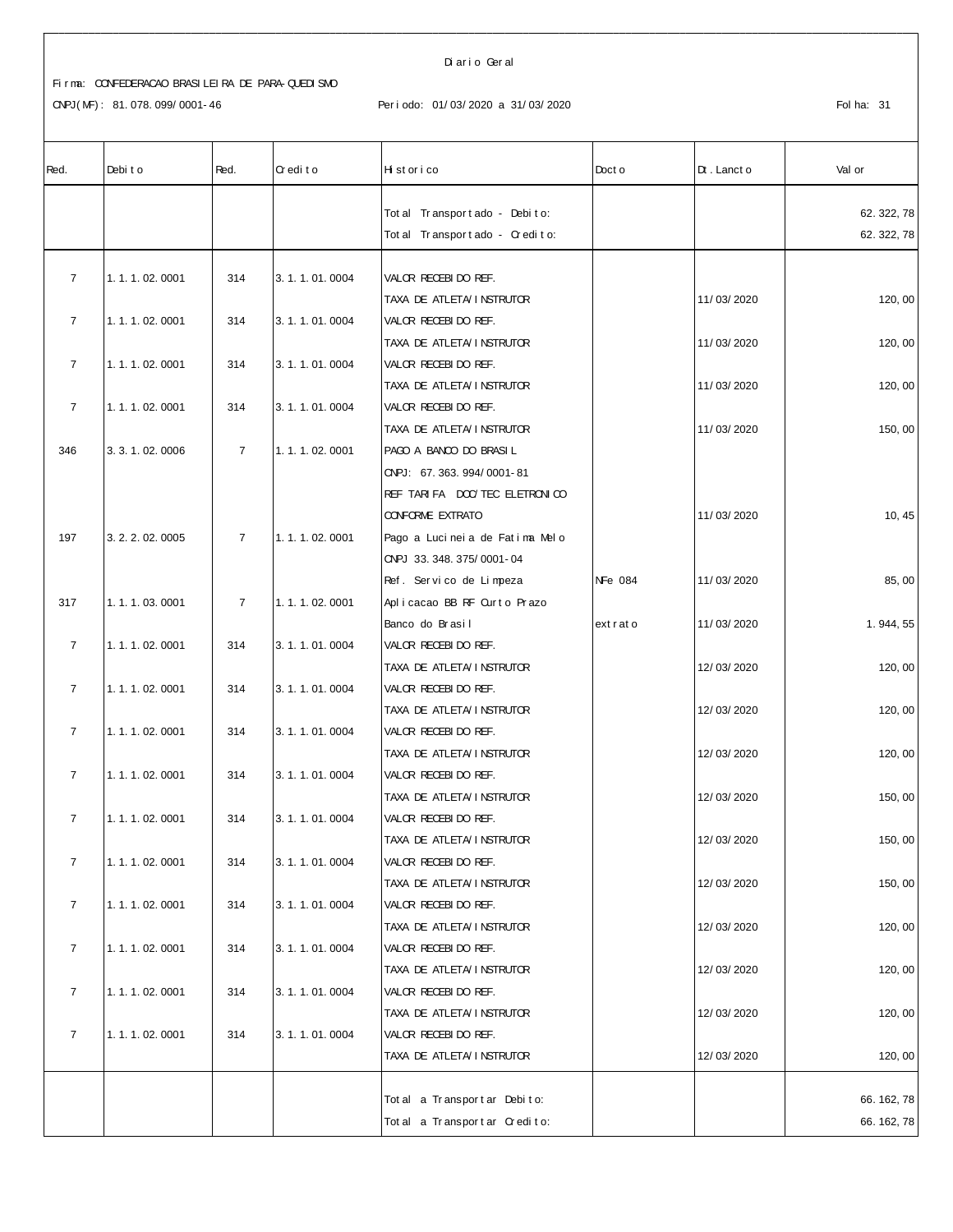CNPJ(MF): 81.078.099/0001-46

Diario Geral

## Periodo: 01/03/2020 a 31/03/2020

| Red.           | Debit o           | Red.           | Credito           | Historico                                         | Doct o  | $Dt$ . Lanct o | Val or    |
|----------------|-------------------|----------------|-------------------|---------------------------------------------------|---------|----------------|-----------|
|                |                   |                |                   | Tot al Transport ado - Debito:                    |         |                | 66.162,78 |
|                |                   |                |                   | Tot al Tr ansport ado - Cr edito:                 |         |                | 66.162,78 |
|                |                   |                |                   |                                                   |         |                |           |
| $\overline{7}$ | 1.1.1.02.0001     | 314            | 3.1.1.01.0004     | VALOR RECEBIDO REF.                               |         |                |           |
|                |                   |                |                   | TAXA DE ATLETA I NSTRUTOR                         |         | 12/03/2020     | 120, 00   |
| $\overline{7}$ | 1.1.1.02.0001     | 314            | 3.1.1.01.0004     | VALOR RECEBIDO REF.                               |         |                |           |
|                |                   |                |                   | TAXA DE ATLETA I NSTRUTOR                         |         | 12/03/2020     | 150,00    |
| $\overline{7}$ | 1.1.1.02.0001     | 314            | 3.1.1.01.0004     | VALOR RECEBIDO REF.                               |         |                |           |
| $\overline{7}$ | 1.1.1.02.0001     | 314            | 3.1.1.01.0004     | TAXA DE ATLETA I NSTRUTOR<br>VALOR RECEBIDO REF.  |         | 12/03/2020     | 150,00    |
|                |                   |                |                   | TAXA DE ATLETA I NSTRUTOR                         |         | 12/03/2020     | 150, 00   |
| $\overline{7}$ | 1.1.1.02.0001     | 314            | 3.1.1.01.0004     | VALOR RECEBIDO REF.                               |         |                |           |
|                |                   |                |                   | TAXA DE ATLETA I NSTRUTOR                         |         | 12/03/2020     | 120, 00   |
| $\overline{7}$ | 1.1.1.02.0001     | 314            | 3.1.1.01.0004     | VALOR RECEBIDO REF.                               |         |                |           |
|                |                   |                |                   | TAXA DE ATLETA/ I NSTRUTOR                        |         | 12/03/2020     | 120, 00   |
| 317            | 1.1.1.03.0001     | $\overline{7}$ | 1.1.1.02.0001     | Aplicacao BB RF Curto Prazo                       |         |                |           |
|                |                   |                |                   | Banco do Brasil                                   | extrato | 12/03/2020     | 2.340,00  |
| $\overline{7}$ | 1.1.1.02.0001     | 314            | 3.1.1.01.0004     | VALOR RECEBIDO REF.                               |         |                |           |
|                |                   |                |                   | TAXA DE ATLETA I NSTRUTOR                         |         | 13/03/2020     | 120, 00   |
| $\overline{7}$ | 1.1.1.02.0001     | 314            | 3.1.1.01.0004     | VALOR RECEBIDO REF.                               |         |                |           |
|                |                   |                |                   | TAXA DE ATLETA I NSTRUTOR                         |         | 13/03/2020     | 360,00    |
| $\overline{7}$ | 1.1.1.02.0001     | 314            | 3.1.1.01.0004     | VALOR RECEBIDO REF.                               |         |                |           |
|                |                   |                |                   | TAXA DE ATLETA I NSTRUTOR                         |         | 13/03/2020     | 150, 00   |
| $\overline{7}$ | 1.1.1.02.0001     | 314            | 3.1.1.01.0004     | VALOR RECEBIDO REF.                               |         | 13/03/2020     |           |
| $\overline{7}$ | 1.1.1.02.0001     | 314            | 3.1.1.01.0004     | TAXA DE ATLETA/ I NSTRUTOR<br>VALOR RECEBIDO REF. |         |                | 120, 00   |
|                |                   |                |                   | TAXA DE ATLETA I NSTRUTOR                         |         | 13/03/2020     | 150,00    |
| $\overline{7}$ | 1.1.1.02.0001     | 314            | 3.1.1.01.0004     | VALOR RECEBIDO REF.                               |         |                |           |
|                |                   |                |                   | TAXA DE ATLETA I NSTRUTOR                         |         | 13/03/2020     | 120, 00   |
| 7              | 1. 1. 1. 02. 0001 | 314            | 3. 1. 1. 01. 0004 | VALOR RECEBIDO REF.                               |         |                |           |
|                |                   |                |                   | TAXA DE ATLETA I NSTRUTOR                         |         | 13/03/2020     | 150,00    |
| $\overline{7}$ | 1.1.1.02.0001     | 314            | 3.1.1.01.0004     | VALOR RECEBIDO REF.                               |         |                |           |
|                |                   |                |                   | TAXA DE ATLETA/INSTRUTOR                          |         | 13/03/2020     | 150, 00   |
| $\overline{7}$ | 1.1.1.02.0001     | 314            | 3.1.1.01.0004     | VALOR RECEBIDO REF.                               |         |                |           |
|                |                   |                |                   | TAXA DE ATLETA I NSTRUTOR                         |         | 13/03/2020     | 120, 00   |
| $\overline{7}$ | 1.1.1.02.0001     | 314            | 3.1.1.01.0004     | VALOR RECEBIDO REF.                               |         |                |           |
|                |                   |                |                   | TAXA DE ATLETA/ I NSTRUTOR                        |         | 13/03/2020     | 120, 00   |
| $\overline{7}$ | 1.1.1.02.0001     | 314            | 3.1.1.01.0004     | VALOR RECEBIDO REF.                               |         |                |           |
|                |                   |                |                   | TAXA DE ATLETA I NSTRUTOR                         |         | 13/03/2020     | 150, 00   |
| $\overline{7}$ | 1.1.1.02.0001     | 314            | 3.1.1.01.0004     | VALOR RECEBIDO REF.                               |         |                |           |
|                |                   |                |                   | TAXA DE ATLETA/ I NSTRUTOR                        |         | 13/03/2020     | 150, 00   |
|                |                   |                |                   | Tot al a Transport ar Debito:                     |         |                | 71.172,78 |
|                |                   |                |                   | Total a Transportar Credito:                      |         |                | 71.172,78 |
|                |                   |                |                   |                                                   |         |                |           |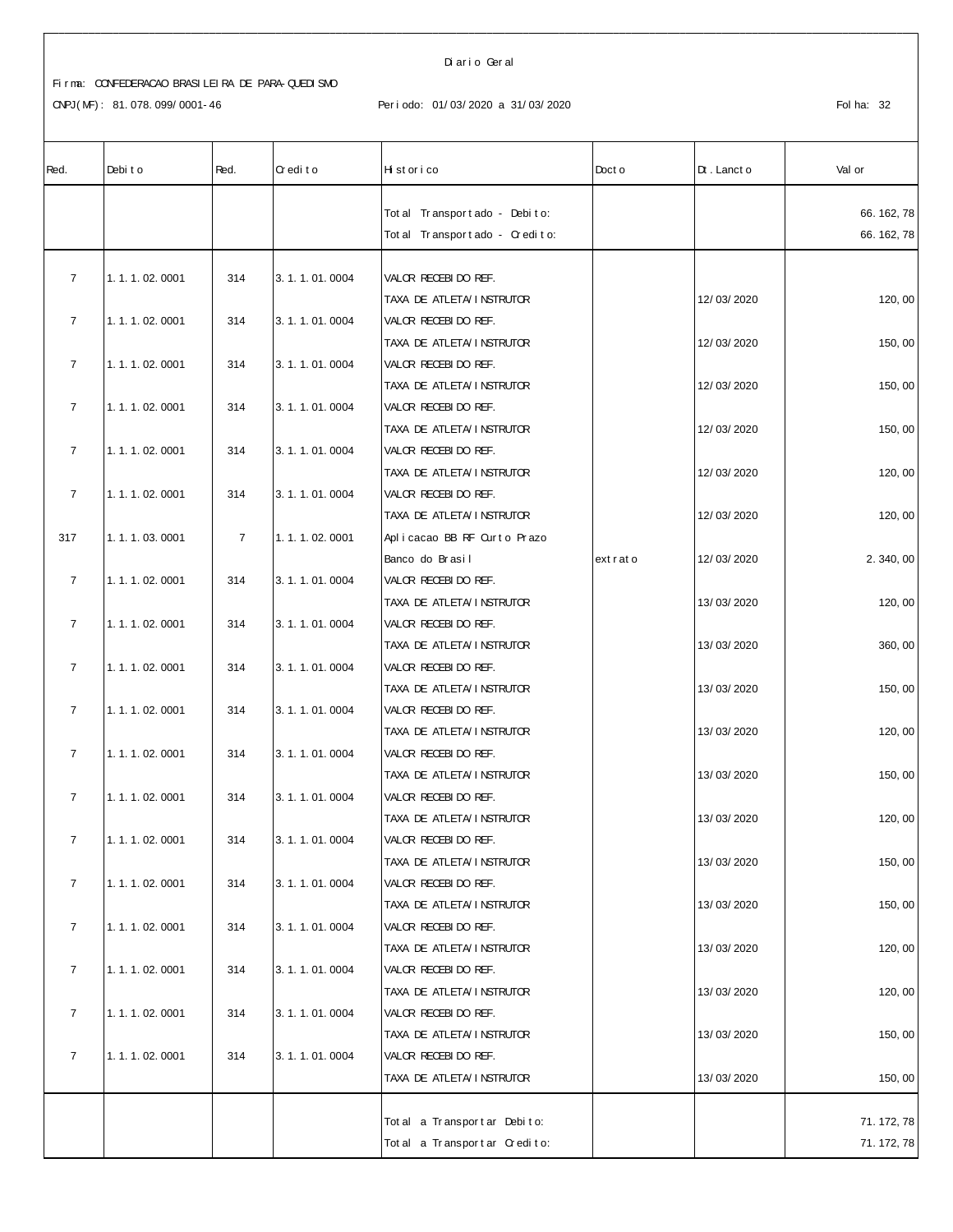#### Di ar i o Ger al

# CNPJ(MF): 81.078.099/0001-46 Periodo: 01/03/2020 a 31/03/2020 <br>Fol ha: 33

| Red.           | Debit o       | Red.           | Credito       | Hi st or i co                                     | Doct o  | $Dt$ . Lanct o | Val or    |
|----------------|---------------|----------------|---------------|---------------------------------------------------|---------|----------------|-----------|
|                |               |                |               | Tot al Transport ado - Debito:                    |         |                | 71.172,78 |
|                |               |                |               | Tot al Transport ado - Credito:                   |         |                | 71.172,78 |
|                |               |                |               |                                                   |         |                |           |
| $\overline{7}$ | 1.1.1.02.0001 | 314            | 3.1.1.01.0004 | VALOR RECEBIDO REF.                               |         |                |           |
|                |               |                |               | TAXA DE ATLETA/ I NSTRUTOR                        |         | 13/03/2020     | 120, 00   |
| $\overline{7}$ | 1.1.1.02.0001 | 314            | 3.1.1.01.0004 | VALOR RECEBIDO REF.                               |         |                |           |
|                |               |                |               | TAXA DE ATLETA/INSTRUTOR                          |         | 13/03/2020     | 120, 00   |
| 317            | 1.1.1.03.0001 | $\overline{7}$ | 1.1.1.02.0001 | Aplicacao BB RF Ourto Prazo                       |         |                |           |
|                |               |                |               | Banco do Brasil                                   | extrato | 13/03/2020     | 1.800,00  |
| $\overline{7}$ | 1.1.1.02.0001 | 314            | 3.1.1.01.0004 | VALOR RECEBIDO REF.                               |         |                |           |
|                |               |                |               | TAXA DE ATLETA I NSTRUTOR                         |         | 16/03/2020     | 150, 00   |
| $\overline{7}$ | 1.1.1.02.0001 | 314            | 3.1.1.01.0004 | VALOR RECEBIDO REF.                               |         |                |           |
|                |               |                |               | TAXA DE ATLETA/INSTRUTOR                          |         | 16/03/2020     | 240, 00   |
| $\overline{7}$ | 1.1.1.02.0001 | 314            | 3.1.1.01.0004 | VALOR RECEBIDO REF.                               |         |                |           |
| $\overline{7}$ | 1.1.1.02.0001 | 314            | 3.1.1.01.0004 | TAXA DE ATLETA/ I NSTRUTOR<br>VALOR RECEBIDO REF. |         | 16/03/2020     | 120, 00   |
|                |               |                |               | TAXA DE ATLETA I NSTRUTOR                         |         | 16/03/2020     | 120,00    |
| $\overline{7}$ | 1.1.1.02.0001 | 314            | 3.1.1.01.0004 | VALOR RECEBIDO REF.                               |         |                |           |
|                |               |                |               | TAXA DE ATLETA/INSTRUTOR                          |         | 16/03/2020     | 120,00    |
| $\overline{7}$ | 1.1.1.02.0001 | 314            | 3.1.1.01.0004 | VALOR RECEBIDO REF.                               |         |                |           |
|                |               |                |               | TAXA DE ATLETA/ I NSTRUTOR                        |         | 16/03/2020     | 120, 00   |
| $\overline{7}$ | 1.1.1.02.0001 | 314            | 3.1.1.01.0004 | VALOR RECEBIDO REF.                               |         |                |           |
|                |               |                |               | TAXA DE ATLETA/INSTRUTOR                          |         | 16/03/2020     | 120, 00   |
| $\overline{7}$ | 1.1.1.02.0001 | 314            | 3.1.1.01.0004 | VALOR RECEBIDO REF.                               |         |                |           |
|                |               |                |               | TAXA DE ATLETA I NSTRUTOR                         |         | 16/03/2020     | 120, 00   |
| $\overline{7}$ | 1.1.1.02.0001 | 314            | 3.1.1.01.0004 | VALOR RECEBIDO REF.                               |         |                |           |
|                |               |                |               | TAXA DE ATLETA/INSTRUTOR                          |         | 16/03/2020     | 120, 00   |
| $\overline{7}$ | 1.1.1.02.0001 | 314            | 3.1.1.01.0004 | VALOR RECEBIDO REF.                               |         |                |           |
|                |               |                |               | TAXA DE ATLETA/ I NSTRUTOR                        |         | 16/03/2020     | 120, 00   |
| $\overline{7}$ | 1.1.1.02.0001 | 314            | 3.1.1.01.0004 | VALOR RECEBIDO REF.                               |         |                |           |
|                |               |                |               | TAXA DE ATLETA/ I NSTRUTOR                        |         | 16/03/2020     | 150,00    |
| $\overline{7}$ | 1.1.1.02.0001 | 314            | 3.1.1.01.0004 | VALOR RECEBIDO REF.                               |         |                |           |
|                |               |                |               | TAXA DE ATLETA/INSTRUTOR                          |         | 16/03/2020     | 120, 00   |
| $\overline{7}$ | 1.1.1.02.0001 | 314            | 3.1.1.01.0004 | VALOR RECEBIDO REF.                               |         |                |           |
|                |               |                |               | TAXA DE ATLETA/ I NSTRUTOR                        |         | 16/03/2020     | 150,00    |
| $\overline{7}$ | 1.1.1.02.0001 | 314            | 3.1.1.01.0004 | VALOR RECEBIDO REF.                               |         |                |           |
|                |               |                |               | TAXA DE ATLETA/ I NSTRUTOR                        |         | 16/03/2020     | 120, 00   |
| $\overline{7}$ | 1.1.1.02.0001 | 314            | 3.1.1.01.0004 | VALOR RECEBIDO REF.                               |         |                |           |
|                |               |                |               | TAXA DE ATLETA/INSTRUTOR                          |         | 16/03/2020     | 120, 00   |
| $\overline{7}$ | 1.1.1.02.0001 | 314            | 3.1.1.01.0004 | VALOR RECEBIDO REF.                               |         |                |           |
|                |               |                |               | TAXA DE ATLETA/INSTRUTOR                          |         | 16/03/2020     | 120, 00   |
|                |               |                |               | Tot al a Transport ar Debito:                     |         |                | 75.342,78 |
|                |               |                |               | Total a Transportar Credito:                      |         |                | 75.342,78 |
|                |               |                |               |                                                   |         |                |           |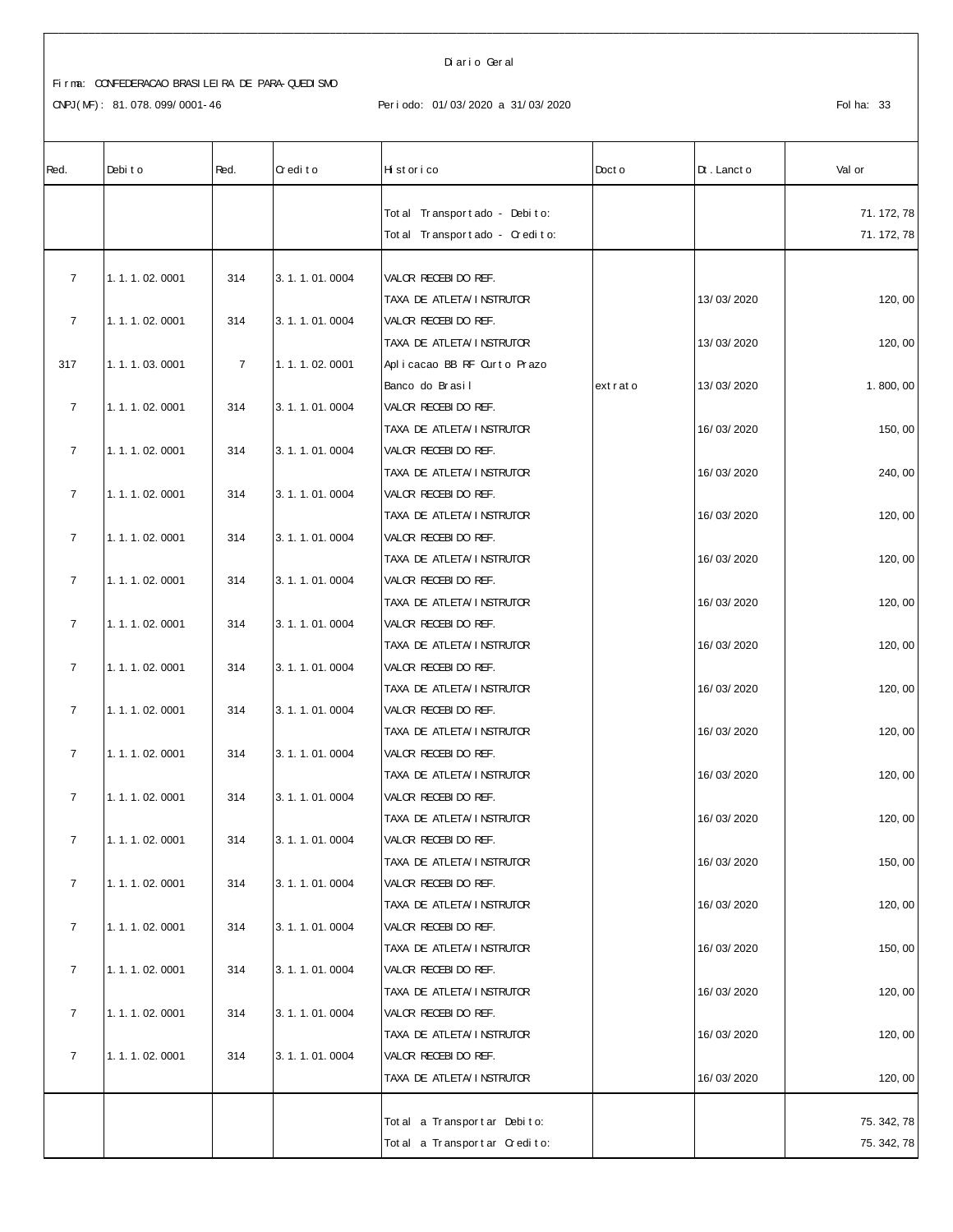#### Di ar i o Ger al

| Red.           | Debit o           | Red.           | Credito       | Historico                                        | Doct o   | $Dt$ . Lanct o | Val or    |
|----------------|-------------------|----------------|---------------|--------------------------------------------------|----------|----------------|-----------|
|                |                   |                |               | Tot al Transport ado - Debito:                   |          |                | 75.342,78 |
|                |                   |                |               | Tot al Transport ado - Credito:                  |          |                | 75.342,78 |
|                |                   |                |               |                                                  |          |                |           |
| $\overline{7}$ | 1.1.1.02.0001     | 314            | 3.1.1.01.0004 | VALOR RECEBIDO REF.                              |          |                |           |
|                |                   |                |               | TAXA DE ATLETA/ I NSTRUTOR                       |          | 16/03/2020     | 120,00    |
| $\overline{7}$ | 1.1.1.02.0001     | 314            | 3.1.1.01.0004 | VALOR RECEBIDO REF.                              |          |                |           |
|                |                   |                |               | TAXA DE ATLETA/ I NSTRUTOR                       |          | 16/03/2020     | 150,00    |
| $\overline{7}$ | 1.1.1.02.0001     | 314            | 3.1.1.01.0004 | VALOR RECEBIDO REF.                              |          |                |           |
|                |                   |                |               | TAXA DE ATLETA I NSTRUTOR                        |          | 16/03/2020     | 120, 00   |
| 317            | 1.1.1.03.0001     | $\overline{7}$ | 1.1.1.02.0001 | Aplicacao BB RF Curto Prazo                      |          |                |           |
|                |                   |                |               | Banco do Brasil                                  | extrato  | 16/03/2020     | 2.460,00  |
| $\overline{7}$ | 1.1.1.02.0001     | 314            | 3.1.1.01.0004 | VALOR RECEBIDO REF.                              |          |                |           |
|                |                   |                |               | TAXA DE ATLETA/INSTRUTOR                         |          | 17/03/2020     | 150,00    |
| $\overline{7}$ | 1.1.1.02.0001     | 314            | 3.1.1.01.0004 | VALOR RECEBIDO REF.                              |          |                |           |
|                |                   |                |               | TAXA DE ATLETA/ I NSTRUTOR                       |          | 17/03/2020     | 960, 00   |
| $\overline{7}$ | 1.1.1.02.0001     | 314            | 3.1.1.01.0004 | VALOR RECEBIDO REF.                              |          |                |           |
|                |                   |                |               | TAXA DE ATLETA/ I NSTRUTOR                       |          | 17/03/2020     | 120, 00   |
| $\overline{7}$ | 1.1.1.02.0001     | 314            | 3.1.1.01.0004 | VALOR RECEBIDO REF.                              |          |                |           |
| $\overline{7}$ |                   |                |               | TAXA DE ATLETA/INSTRUTOR                         |          | 17/03/2020     | 120,00    |
|                | 1.1.1.02.0001     | 314            | 3.1.1.01.0004 | VALOR RECEBIDO REF.<br>TAXA DE ATLETA I NSTRUTOR |          | 17/03/2020     | 120,00    |
| $\overline{7}$ | 1.1.1.02.0001     | 314            | 3.1.1.01.0004 | VALOR RECEBIDO REF.                              |          |                |           |
|                |                   |                |               | TAXA DE ATLETA/INSTRUTOR                         |          | 17/03/2020     | 2.000,00  |
| $\overline{7}$ | 1.1.1.02.0001     | 314            | 3.1.1.01.0004 | VALOR RECEBIDO REF.                              |          |                |           |
|                |                   |                |               | TAXA DE ATLETA/INSTRUTOR                         |          | 17/03/2020     | 150,00    |
| $\overline{7}$ | 1.1.1.02.0001     | 314            | 3.1.1.01.0004 | VALOR RECEBIDO REF.                              |          |                |           |
|                |                   |                |               | TAXA DE ATLETA/INSTRUTOR                         |          | 17/03/2020     | 150, 00   |
| $\overline{7}$ | 1.1.1.02.0001     | 314            | 3.1.1.01.0004 | VALOR RECEBIDO REF.                              |          |                |           |
|                |                   |                |               | TAXA DE ATLETA/ I NSTRUTOR                       |          | 17/03/2020     | 240, 00   |
| 346            | 3. 3. 1. 02. 0006 | $\overline{7}$ | 1.1.1.02.0001 | PAGO A BANCO DO BRASI L                          |          |                |           |
|                |                   |                |               | CNPJ: 67.363.994/0001-81                         |          |                |           |
|                |                   |                |               | REF TARIFA DOC/TEC ELETRON CO                    |          |                |           |
|                |                   |                |               | <b>CONFORME EXTRATO</b>                          |          | 17/03/2020     | 10, 45    |
| 208            | 3. 2. 2. 02. 0015 | $\overline{7}$ | 1.1.1.02.0001 | Pago a Converagencia Com Ltda                    |          |                |           |
|                |                   |                |               | CNPJ 07.695.508/0001-09                          |          |                |           |
|                |                   |                |               | ref. Servicos de Com Social                      |          |                |           |
|                |                   |                |               | conf. NFSe                                       | NFe 0806 | 17/03/2020     | 3.180,56  |
| 317            | 1.1.1.03.0001     | $\overline{7}$ | 1.1.1.02.0001 | Aplicacao BB RF Curto Prazo                      |          |                |           |
|                |                   |                |               | Banco do Brasil                                  | extrato  | 17/03/2020     | 1.028,99  |
| $\overline{7}$ | 1.1.1.02.0001     | 314            | 3.1.1.01.0004 | VALOR RECEBIDO REF.                              |          |                |           |
|                |                   |                |               | TAXA DE ATLETA/INSTRUTOR                         |          | 18/03/2020     | 360, 00   |
|                |                   |                |               | Total a Transportar Debito:                      |          |                | 86.782,78 |
|                |                   |                |               | Total a Transportar Credito:                     |          |                | 86.782,78 |
|                |                   |                |               |                                                  |          |                |           |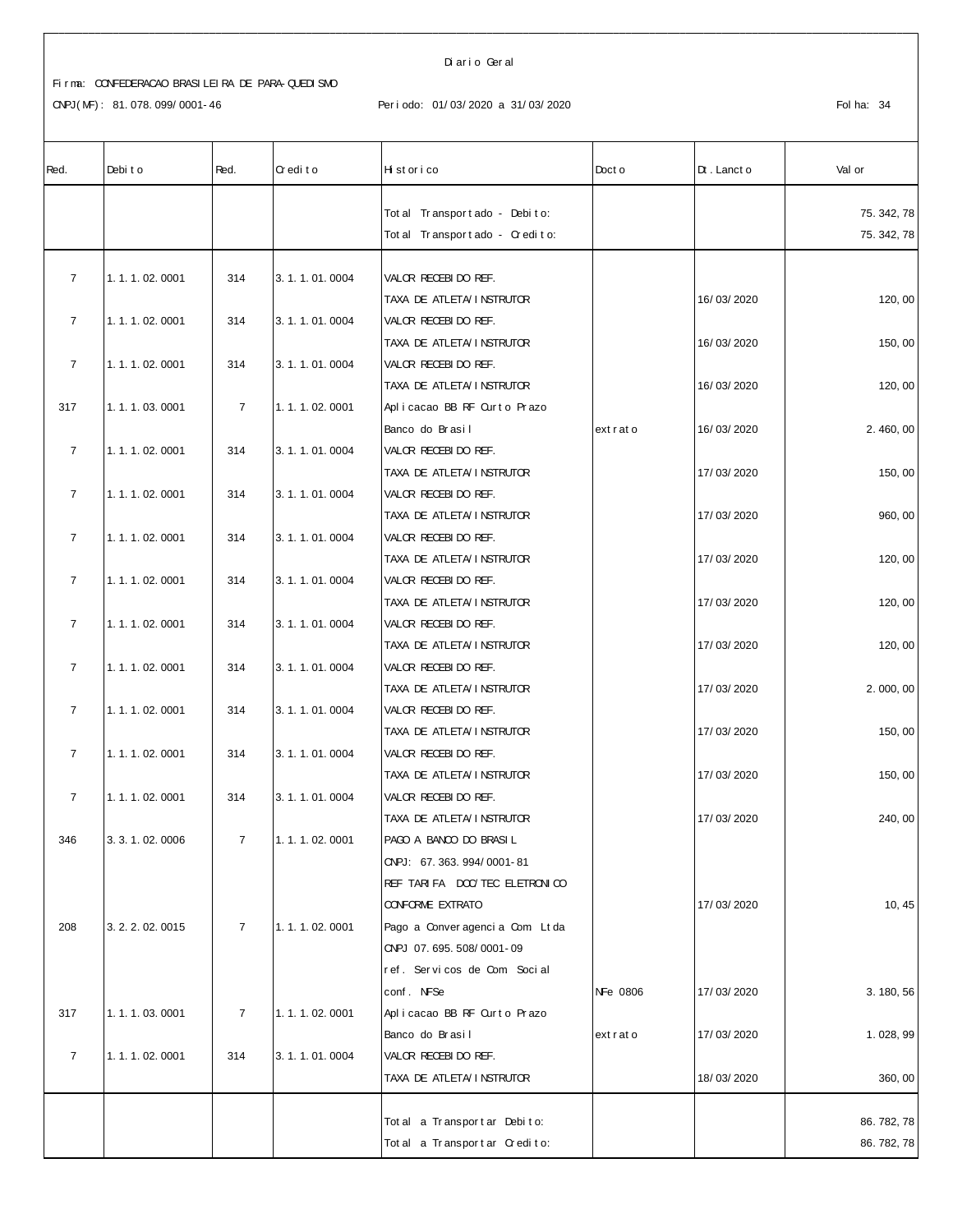CNPJ(MF): 81.078.099/0001-46

#### Diario Geral

#### Periodo: 01/03/2020 a 31/03/2020

| Red.           | Debit o           | Red.           | Credito       | Historico                         | Doct o   | $Dt$ . Lanct o | Val or    |
|----------------|-------------------|----------------|---------------|-----------------------------------|----------|----------------|-----------|
|                |                   |                |               |                                   |          |                |           |
|                |                   |                |               | Tot al Transport ado - Debito:    |          |                | 86.782,78 |
|                |                   |                |               | Total Transportado - Credito:     |          |                | 86.782,78 |
| $\overline{7}$ | 1.1.1.02.0001     | 314            | 3.1.1.01.0004 | VALOR RECEBIDO REF.               |          |                |           |
|                |                   |                |               | TAXA DE ATLETA/INSTRUTOR          |          | 18/03/2020     | 120,00    |
| $\overline{7}$ | 1.1.1.02.0001     | 314            | 3.1.1.01.0004 | VALOR RECEBIDO REF.               |          |                |           |
|                |                   |                |               | TAXA DE ATLETA I NSTRUTOR         |          | 18/03/2020     | 120, 00   |
| $\overline{7}$ | 1.1.1.02.0001     | 314            | 3.1.1.01.0004 | VALOR RECEBIDO REF.               |          |                |           |
|                |                   |                |               | TAXA DE ATLETA/ I NSTRUTOR        |          | 18/03/2020     | 600, 00   |
| $\overline{7}$ | 1.1.1.02.0001     | 314            | 3.1.1.01.0004 | VALOR RECEBIDO REF.               |          |                |           |
|                |                   |                |               | TAXA DE ATLETA/ I NSTRUTOR        |          | 18/03/2020     | 120, 00   |
| $\overline{7}$ | 1.1.1.02.0001     | 314            | 3.1.1.01.0004 | VALOR RECEBIDO REF.               |          |                |           |
|                |                   |                |               | TAXA DE ATLETA/INSTRUTOR          |          | 18/03/2020     | 150,00    |
| $\overline{7}$ | 1.1.1.02.0001     | 314            | 3.1.1.01.0004 | VALOR RECEBIDO REF.               |          |                |           |
|                |                   |                |               | TAXA DE ATLETA/ I NSTRUTOR        |          | 18/03/2020     | 120, 00   |
| 317            | 1.1.1.03.0001     | $\overline{7}$ | 1.1.1.02.0001 | Aplicacao BB RF Curto Prazo       |          |                |           |
|                |                   |                |               | Banco do Brasil                   | extrato  | 18/03/2020     | 1.740,00  |
| $\overline{7}$ | 1.1.1.02.0001     | 314            | 3.1.1.01.0004 | VALOR RECEBIDO REF.               |          |                |           |
|                |                   |                |               | TAXA DE ATLETA I NSTRUTOR         |          | 19/03/2020     | 150, 00   |
| $\overline{7}$ | 1.1.1.02.0001     | 314            | 3.1.1.01.0004 | VALOR RECEBIDO REF.               |          |                |           |
|                |                   |                |               | TAXA DE ATLETA/ I NSTRUTOR        |          | 19/03/2020     | 120, 00   |
| $\overline{7}$ | 1.1.1.02.0001     | 314            | 3.1.1.01.0004 | VALOR RECEBIDO REF.               |          |                |           |
|                |                   |                |               | TAXA DE ATLETA/ I NSTRUTOR        |          | 19/03/2020     | 120, 00   |
| $\overline{7}$ | 1.1.1.02.0001     | 314            | 3.1.1.01.0004 | VALOR RECEBIDO REF.               |          |                |           |
|                |                   |                |               | TAXA DE ATLETA I NSTRUTOR         |          | 19/03/2020     | 30,00     |
| $\overline{7}$ | 1.1.1.02.0001     | 314            | 3.1.1.01.0004 | VALOR RECEBIDO REF.               |          |                |           |
|                |                   |                |               | TAXA DE ATLETA/INSTRUTOR          |          | 19/03/2020     | 120,00    |
| 346            | 3. 3. 1. 02. 0006 | $\overline{7}$ | 1.1.1.02.0001 | PAGO A BANCO DO BRASIL            |          |                |           |
|                |                   |                |               | CNPJ: 67.363.994/0001-81          |          |                |           |
|                |                   |                |               | REF TARIFA DOC/TEC ELETRONICO     |          |                |           |
|                |                   |                |               | <b>CONFORME EXTRATO</b>           |          | 19/03/2020     | 10, 45    |
| 199            | 3. 2. 2. 02. 0006 | $\overline{7}$ | 1.1.1.02.0001 | Pago a Cyber web Net wor ks Lt da |          |                |           |
|                |                   |                |               | ONPJ 05.305.671/0001-84           |          |                |           |
|                |                   |                |               | ref. Hospedagem de site           |          |                |           |
|                |                   |                |               | conf. bol et o                    | Bol et o | 19/03/2020     | 191,00    |
| 338            | 3. 2. 2. 02. 0016 | $\overline{7}$ | 1.1.1.02.0001 | Pago a Meras Cons. Empresarial    |          |                |           |
|                |                   |                |               | CNPJ 07.649.721/0001-76           |          |                |           |
|                |                   |                |               | ref. servico de auditoria         | NFe 081  | 19/03/2020     | 3.000,00  |
| 341            | 3.2.2.02.0019     | $\overline{7}$ | 1.1.1.02.0001 | Pago a Imprensa Oficial do        |          |                |           |
|                |                   |                |               | Est ado S. Paul o                 |          |                |           |
|                |                   |                |               | CNPJ 48066.047/0001-84            |          |                |           |
|                |                   |                |               | ref. certificado                  | Bol et o | 19/03/2020     | 150,00    |
|                |                   |                |               |                                   |          |                |           |
|                |                   |                |               | Total a Transportar Debito:       |          |                | 93.644,23 |
|                |                   |                |               | Total a Transportar Credito:      |          |                | 93.644,23 |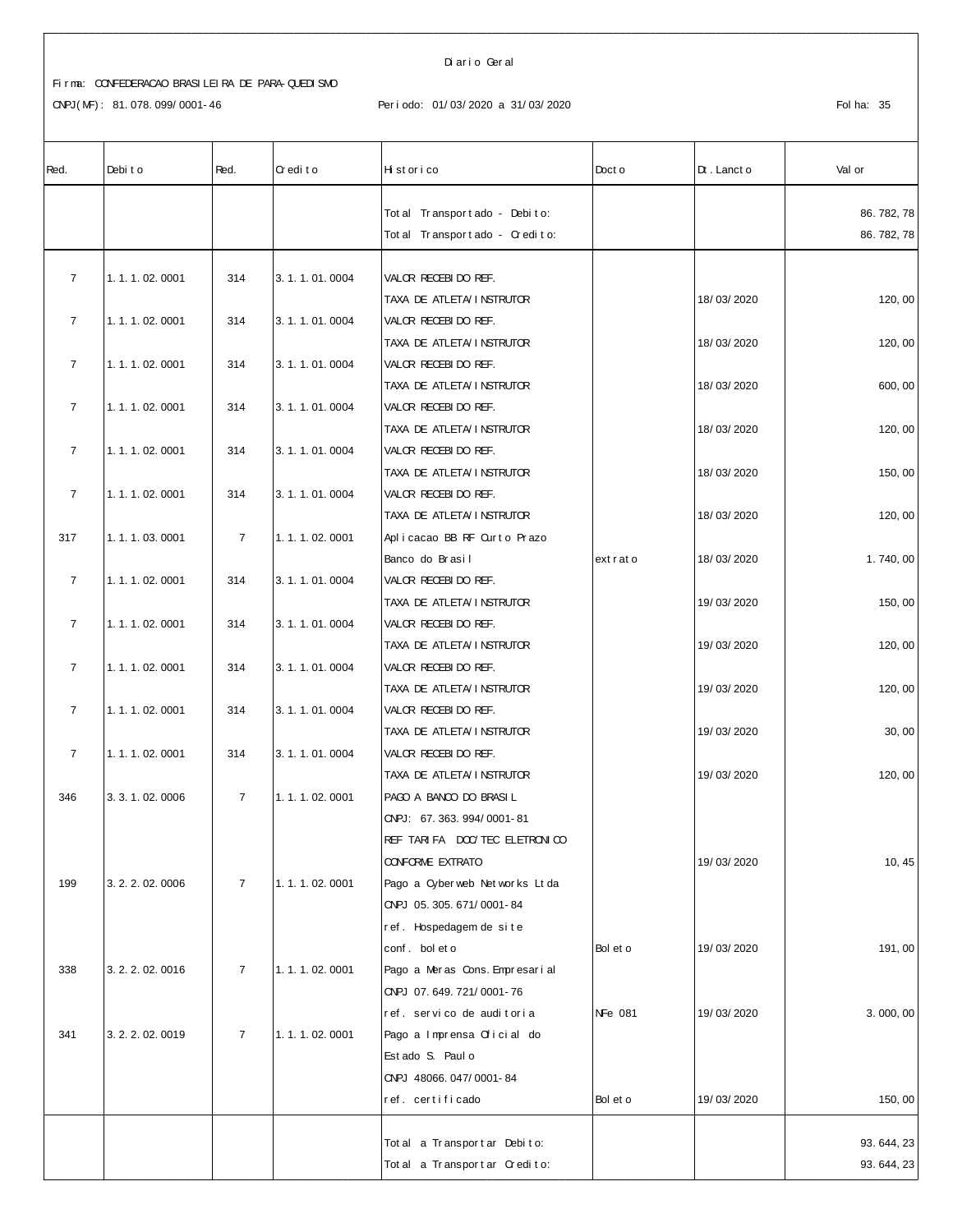CNPJ(MF): 81.078.099/0001-46

#### Diario Geral

#### Periodo: 01/03/2020 a 31/03/2020

| Red.           | Debit o           | Red.           | Credito       | Historico                         | Doct o         | $Dt$ . Lanct o | Val or     |
|----------------|-------------------|----------------|---------------|-----------------------------------|----------------|----------------|------------|
|                |                   |                |               | Tot al Transport ado - Debito:    |                |                | 93.644,23  |
|                |                   |                |               | Tot al Transport ado - Credito:   |                |                | 93.644,23  |
|                |                   |                |               |                                   |                |                |            |
| 205            | 3. 2. 2. 02. 0012 | $\overline{7}$ | 1.1.1.02.0001 | Pago a VIPTRIP Turismo Ltda       |                |                |            |
|                |                   |                |               | CNPJ 04.023.005/0001-90           |                |                |            |
|                |                   |                |               | ref. passagens                    |                |                |            |
|                |                   |                |               | conf. bol et o                    | Fat ur a       | 19/03/2020     | 2.002,40   |
| $\overline{7}$ | 1.1.1.02.0001     | 317            | 1.1.1.03.0001 | Aplicacao BB RF Curto Prazo       |                |                |            |
|                |                   |                |               | Banco do Brasil                   | extrato        | 19/03/2020     | 4.813,85   |
| $\overline{7}$ | 1.1.1.02.0001     | 314            | 3.1.1.01.0004 | VALOR RECEBIDO REF.               |                |                |            |
|                |                   |                |               | TAXA DE ATLETA/INSTRUTOR          |                | 20/03/2020     | 120, 00    |
| $\overline{7}$ | 1.1.1.02.0001     | 314            | 3.1.1.01.0004 | VALOR RECEBIDO REF.               |                |                |            |
|                |                   |                |               | TAXA DE ATLETA/ I NSTRUTOR        |                | 20/03/2020     | 720, 00    |
| $\overline{7}$ | 1.1.1.02.0001     | 314            | 3.1.1.01.0004 | VALOR RECEBIDO REF.               |                |                |            |
|                |                   |                |               | TAXA DE ATLETA/ I NSTRUTOR        |                | 20/03/2020     | 120, 00    |
| 346            | 3. 3. 1. 02. 0006 | $\overline{7}$ | 1.1.1.02.0001 | PAGO A BANCO DO BRASIL            |                |                |            |
|                |                   |                |               | CNPJ: 67.363.994/0001-81          |                |                |            |
|                |                   |                |               | REF TARIFA DOC/TEC ELETRONICO     |                |                |            |
|                |                   |                |               | <b>CONFORME EXTRATO</b>           |                | 20/03/2020     | 10, 45     |
| 346            | 3. 3. 1. 02. 0006 | $\overline{7}$ | 1.1.1.02.0001 | PAGO A BANCO DO BRASIL            |                |                |            |
|                |                   |                |               | CNPJ: 67.363.994/0001-81          |                |                |            |
|                |                   |                |               | REF TARIFA DOC/TEC ELETRONICO     |                |                |            |
|                |                   |                |               | <b>CONFORME EXTRATO</b>           |                | 20/03/2020     | 10, 45     |
| 328            | 3.1.2.01.0006     | $\overline{7}$ | 1.1.1.02.0001 | Pago a Receita Federal            |                |                |            |
|                |                   |                |               | ref. Darf de Piss/Folha           |                |                |            |
| 189            | 3.2.2.01.0006     | $\overline{7}$ | 1.1.1.02.0001 | conf or me Darf<br>Pago ao INSS   | Dar f          | 20/03/2020     | 43, 72     |
|                |                   |                |               | ref. encargos trabal histas       |                |                |            |
|                |                   |                |               | conf or me gui a GPS              | <b>GPS</b>     | 20/03/2020     | 1.062,77   |
| 193            | 3. 2. 2. 02. 0001 | $\overline{7}$ | 1.1.1.02.0001 | Pago a Associ acao Par aquedi smo |                |                |            |
|                |                   |                |               | CNPJ 05.086.524/0001-60           |                |                |            |
|                |                   |                |               | ref. taxa mensal de condominio    |                |                |            |
|                |                   |                |               | conf. bol et o                    | Bol et o       | 20/03/2020     | 1.987,00   |
| 197            | 3. 2. 2. 02. 0005 | $\overline{7}$ | 1.1.1.02.0001 | Pago a Lucineia de Fatima Melo    |                |                |            |
|                |                   |                |               | ONPJ 33.348.375/0001-04           |                |                |            |
|                |                   |                |               | Ref. Servico de Limpeza           | NFe 085        | 20/03/2020     | 141, 95    |
| 197            | 3. 2. 2. 02. 0005 | $\overline{7}$ | 1.1.1.02.0001 | Pago a Lucineia de Fatima Melo    |                |                |            |
|                |                   |                |               | ONPJ 33.348.375/0001-04           |                |                |            |
|                |                   |                |               | Ref. Servico de Limpeza           | <b>NFe 086</b> | 20/03/2020     | 85,00      |
| $\overline{7}$ | 1.1.1.02.0001     | 317            | 1.1.1.03.0001 | Aplicacao BB RF Ourto Prazo       |                |                |            |
|                |                   |                |               | Banco do Brasil                   | extrato        | 20/03/2020     | 2.381,34   |
|                |                   |                |               |                                   |                |                |            |
|                |                   |                |               | Total a Transportar Debito:       |                |                | 107.143,16 |
|                |                   |                |               | Total a Transportar Credito:      |                |                | 107.143,16 |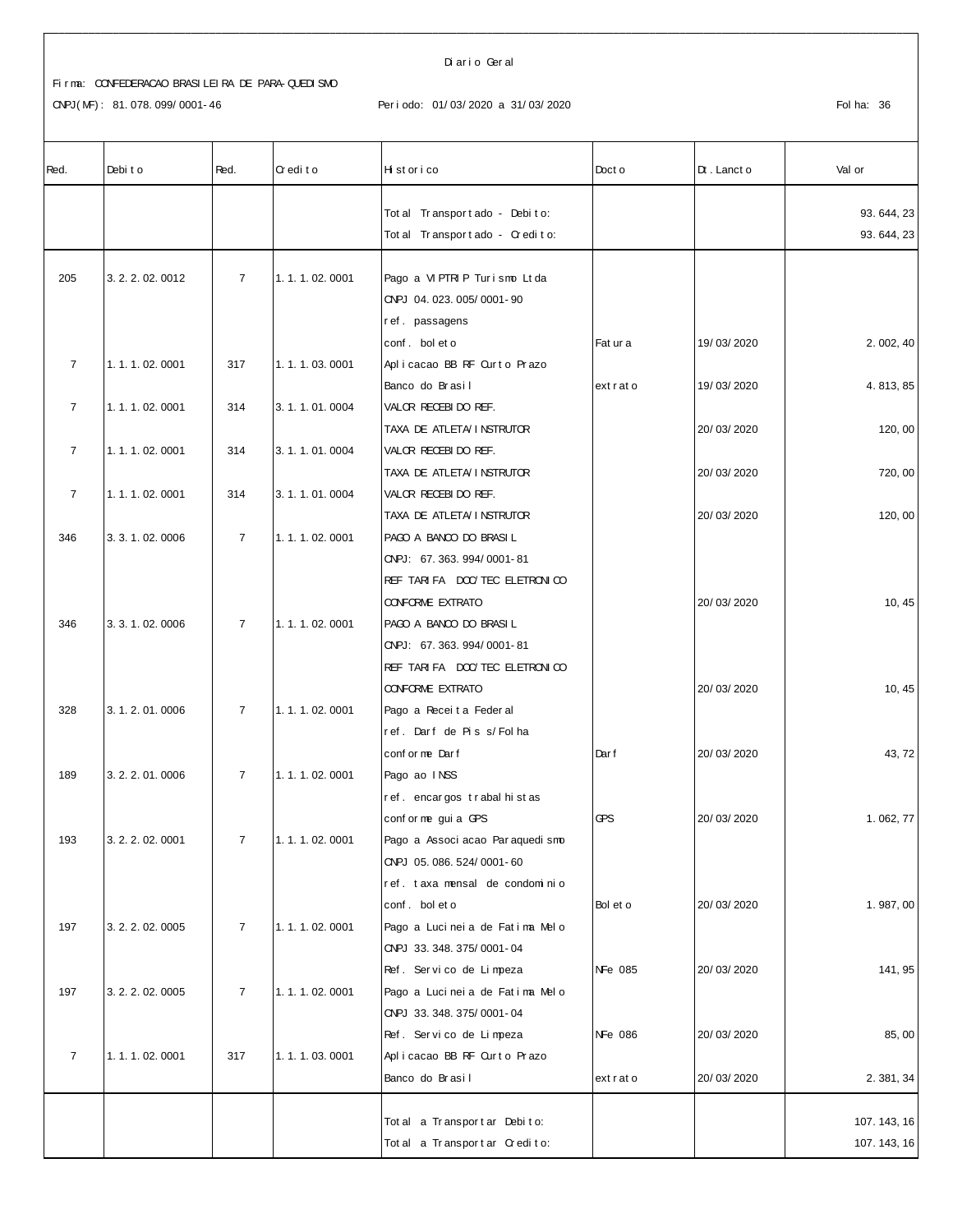CNPJ(MF): 81.078.099/0001-46

#### Diario Geral

#### Periodo: 01/03/2020 a 31/03/2020

| Red.           | Debit o       | Red.           | Credito           | Historico                                         | Doct o  | $Dt$ . Lanct o | Val or      |
|----------------|---------------|----------------|-------------------|---------------------------------------------------|---------|----------------|-------------|
|                |               |                |                   | Tot al Transport ado - Debito:                    |         |                | 107.143,16  |
|                |               |                |                   | Tot al Transport ado - Credito:                   |         |                | 107.143,16  |
|                |               |                |                   |                                                   |         |                |             |
| $\overline{7}$ | 1.1.1.02.0001 | 314            | 3.1.1.01.0004     | VALOR RECEBIDO REF.<br>TAXA DE ATLETA/ I NSTRUTOR |         | 23/03/2020     | 150,00      |
| $\overline{7}$ | 1.1.1.02.0001 | 314            | 3.1.1.01.0004     | VALOR RECEBIDO REF.                               |         |                |             |
|                |               |                |                   | TAXA DE ATLETA/INSTRUTOR                          |         | 23/03/2020     | 150,00      |
| $\overline{7}$ | 1.1.1.02.0001 | 314            | 3.1.1.01.0004     | VALOR RECEBIDO REF.                               |         |                |             |
|                |               |                |                   | TAXA DE ATLETA/INSTRUTOR                          |         | 23/03/2020     | 1.950,00    |
| $\overline{7}$ | 1.1.1.02.0001 | 314            | 3.1.1.01.0004     | VALOR RECEBIDO REF.<br>TAXA DE ATLETA/ I NSTRUTOR |         | 23/03/2020     | 900, 00     |
| 317            | 1.1.1.03.0001 | $\overline{7}$ | 1.1.1.02.0001     | Aplicacao BB RF Curto Prazo                       |         |                |             |
|                |               |                |                   | Banco do Brasil                                   | extrato | 23/03/2020     | 3.150,00    |
| $\overline{7}$ | 1.1.1.02.0001 | 314            | 3.1.1.01.0004     | VALOR RECEBIDO REF.                               |         |                |             |
|                |               |                |                   | TAXA DE ATLETA I NSTRUTOR                         |         | 24/03/2020     | 150, 00     |
| $\overline{7}$ | 1.1.1.02.0001 | 314            | 3.1.1.01.0004     | VALOR RECEBIDO REF.                               |         |                |             |
|                |               |                |                   | TAXA DE ATLETA I NSTRUTOR                         |         | 24/03/2020     | 120,00      |
| 317            | 1.1.1.03.0001 | $\overline{7}$ | 1. 1. 1. 02. 0001 | Aplicacao BB RF Curto Prazo                       |         |                |             |
|                |               |                |                   | Banco do Brasil                                   | extrato | 24/03/2020     | 270,00      |
| $\overline{7}$ | 1.1.1.02.0001 | 314            | 3.1.1.01.0004     | VALOR RECEBIDO REF.                               |         |                |             |
| $\overline{7}$ | 1.1.1.02.0001 | 314            | 3.1.1.01.0004     | TAXA DE ATLETA/ I NSTRUTOR<br>VALOR RECEBIDO REF. |         | 25/03/2020     | 150,00      |
|                |               |                |                   | TAXA DE ATLETA/ I NSTRUTOR                        |         | 25/03/2020     | 120,00      |
| $\overline{7}$ | 1.1.1.02.0001 | 314            | 3.1.1.01.0004     | VALOR RECEBIDO REF.                               |         |                |             |
|                |               |                |                   | TAXA DE ATLETA/INSTRUTOR                          |         | 25/03/2020     | 150,00      |
| $\overline{7}$ | 1.1.1.02.0001 | 314            | 3.1.1.01.0004     | VALOR RECEBIDO REF.                               |         |                |             |
|                |               |                |                   | TAXA DE ATLETA I NSTRUTOR                         |         | 25/03/2020     | 150, 00     |
| $\overline{7}$ | 1.1.1.02.0001 | 314            | 3.1.1.01.0004     | VALOR RECEBIDO REF.                               |         |                |             |
|                |               |                |                   | TAXA DE ATLETA/INSTRUTOR                          |         | 25/03/2020     | 150,00      |
| $\overline{7}$ | 1.1.1.02.0001 | 314            | 3.1.1.01.0004     | VALOR RECEBIDO REF.<br>TAXA DE ATLETA/INSTRUTOR   |         | 25/03/2020     | 150,00      |
| $\overline{7}$ | 1.1.1.02.0001 | 314            | 3.1.1.01.0004     | VALOR RECEBIDO REF.                               |         |                |             |
|                |               |                |                   | TAXA DE ATLETA/INSTRUTOR                          |         | 25/03/2020     | 270, 00     |
| $\overline{7}$ | 1.1.1.02.0001 | 314            | 3.1.1.01.0004     | VALOR RECEBIDO REF.                               |         |                |             |
|                |               |                |                   | TAXA DE ATLETA/INSTRUTOR                          |         | 25/03/2020     | 120,00      |
| 317            | 1.1.1.03.0001 | $\overline{7}$ | 1. 1. 1. 02. 0001 | Aplicacao BB RF Curto Prazo                       |         |                |             |
|                |               |                |                   | Banco do Brasil                                   | extrato | 25/03/2020     | 990, 00     |
| $\overline{7}$ | 1.1.1.02.0001 | 314            | 3.1.1.01.0004     | VALOR RECEBIDO REF.                               |         |                |             |
|                |               |                |                   | TAXA DE ATLETA/INSTRUTOR                          |         | 26/03/2020     | 150, 00     |
| $\overline{7}$ | 1.1.1.02.0001 | 314            | 3.1.1.01.0004     | VALOR RECEBIDO REF.                               |         |                |             |
|                |               |                |                   | TAXA DE ATLETA/ I NSTRUTOR                        |         | 26/03/2020     | 150, 00     |
|                |               |                |                   | Tot al a Transport ar Debito:                     |         |                | 116.533, 16 |
|                |               |                |                   | Total a Transportar Credito:                      |         |                | 116.533, 16 |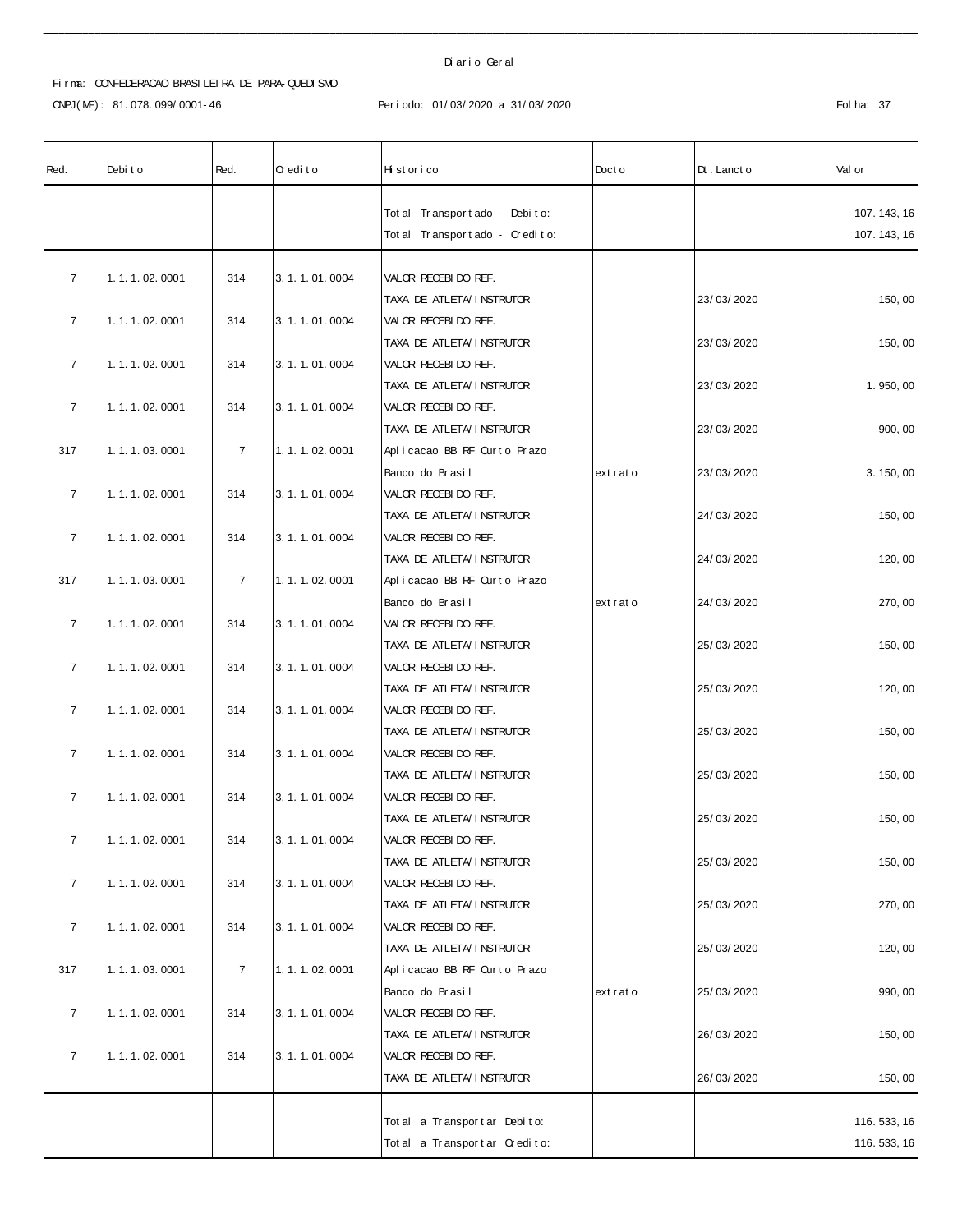CNPJ(MF): 81.078.099/0001-46

#### Diario Geral

#### Periodo: 01/03/2020 a 31/03/2020

| Red.           | Debit o           | Red.           | Credito       | Historico                      | Doct o             | $Dt$ . Lanct o | Val or      |
|----------------|-------------------|----------------|---------------|--------------------------------|--------------------|----------------|-------------|
|                |                   |                |               | Tot al Transport ado - Debito: |                    |                | 116.533, 16 |
|                |                   |                |               | Total Transportado - Credito:  |                    |                | 116.533, 16 |
|                |                   |                |               |                                |                    |                |             |
| $\overline{7}$ | 1.1.1.02.0001     | 314            | 3.1.1.01.0004 | VALOR RECEBIDO REF.            |                    |                |             |
|                |                   |                |               | TAXA DE ATLETA I NSTRUTOR      |                    | 26/03/2020     | 150,00      |
| $\overline{7}$ | 1.1.1.02.0001     | 314            | 3.1.1.01.0004 | VALOR RECEBIDO REF.            |                    |                |             |
|                |                   |                |               | TAXA DE ATLETA/INSTRUTOR       |                    | 26/03/2020     | 150,00      |
| $\overline{7}$ | 1.1.1.02.0001     | 314            | 3.1.1.01.0004 | VALOR RECEBIDO REF.            |                    |                |             |
|                |                   |                |               | TAXA DE ATLETA/INSTRUTOR       |                    | 26/03/2020     | 150, 00     |
| $\overline{7}$ | 1.1.1.02.0001     | 314            | 3.1.1.01.0004 | VALOR RECEBIDO REF.            |                    |                |             |
|                |                   |                |               | TAXA DE ATLETA/INSTRUTOR       |                    | 26/03/2020     | 150, 00     |
| $\overline{7}$ | 1.1.1.02.0001     | 314            | 3.1.1.01.0004 | VALOR RECEBIDO REF.            |                    |                |             |
|                |                   |                |               | TAXA DE ATLETA/INSTRUTOR       |                    | 26/03/2020     | 120, 00     |
| 317            | 1.1.1.03.0001     | $\overline{7}$ | 1.1.1.02.0001 | Aplicacao BB RF Ourto Prazo    |                    |                |             |
|                |                   |                |               | Banco do Brasil                | extrato            | 26/03/2020     | 990, 00     |
| $\overline{7}$ | 1.1.1.02.0001     | 314            | 3.1.1.01.0004 | VALOR RECEBIDO REF.            |                    |                |             |
|                |                   |                |               | TAXA DE ATLETA I NSTRUTOR      |                    | 27/03/2020     | 120, 00     |
| $\overline{7}$ | 1.1.1.02.0001     | 314            | 3.1.1.01.0004 | VALOR RECEBIDO REF.            |                    |                |             |
|                |                   |                |               | TAXA DE ATLETA/INSTRUTOR       |                    | 27/03/2020     | 120,00      |
| $\overline{7}$ | 1.1.1.02.0001     | 314            | 3.1.1.01.0004 | VALOR RECEBIDO REF.            |                    |                |             |
|                |                   |                |               | TAXA DE ATLETA/INSTRUTOR       |                    | 27/03/2020     | 150, 00     |
| $\overline{7}$ | 1.1.1.02.0001     | 314            | 3.1.1.01.0004 | VALOR RECEBIDO REF.            |                    |                |             |
|                |                   |                |               | TAXA DE ATLETA I NSTRUTOR      |                    | 27/03/2020     | 150,00      |
| $\overline{7}$ | 1.1.1.02.0001     | 314            | 3.1.1.01.0004 | VALOR RECEBIDO REF.            |                    |                |             |
|                |                   |                |               | TAXA DE ATLETA I NSTRUTOR      |                    | 27/03/2020     | 150,00      |
| 346            | 3. 3. 1. 02. 0006 | $\overline{7}$ | 1.1.1.02.0001 | PAGO A BANCO DO BRASIL         |                    |                |             |
|                |                   |                |               | CNPJ: 67.363.994/0001-81       |                    |                |             |
|                |                   |                |               | REF TARIFA DOC/TEC ELETRON CO  |                    |                |             |
|                |                   |                |               | <b>CONFORME EXTRATO</b>        |                    | 27/03/2020     | 10, 45      |
| 353            | 3. 2. 2. 02. 0024 | $\overline{7}$ | 1.1.1.02.0001 | Pago a A ex Carpena            |                    |                |             |
|                |                   |                |               | OPF 273. 332. 558-24           |                    |                |             |
|                |                   |                |               | ref. curso TBBF                | NF <sub>e</sub> 26 | 27/03/2020     | 4.000,00    |
| $\overline{7}$ | 1.1.1.02.0001     | 317            | 1.1.1.03.0001 | Aplicacao BB RF Ourto Prazo    |                    |                |             |
|                |                   |                |               | Banco do Brasil                | extrato            | 27/03/2020     | 3.020, 45   |
| $\overline{7}$ | 1.1.1.02.0001     | 314            | 3.1.1.01.0004 | VALOR RECEBIDO REF.            |                    |                |             |
|                |                   |                |               | TAXA DE ATLETA I NSTRUTOR      |                    | 30/03/2020     | 360, 00     |
| $\overline{7}$ | 1. 1. 1. 02. 0001 | 314            | 3.1.1.01.0004 | VALOR RECEBIDO REF.            |                    |                |             |
|                |                   |                |               | TAXA DE ATLETA/ I NSTRUTOR     |                    | 30/03/2020     | 750, 00     |
| $\overline{7}$ | 1.1.1.02.0001     | 314            | 3.1.1.01.0004 | VALOR RECEBIDO REF.            |                    |                |             |
|                |                   |                |               | TAXA DE ATLETA/INSTRUTOR       |                    | 30/03/2020     | 120, 00     |
|                |                   |                |               |                                |                    |                |             |
|                |                   |                |               | Total a Transportar Debito:    |                    |                | 127.194,06  |
|                |                   |                |               | Total a Transportar Credito:   |                    |                | 127.194,06  |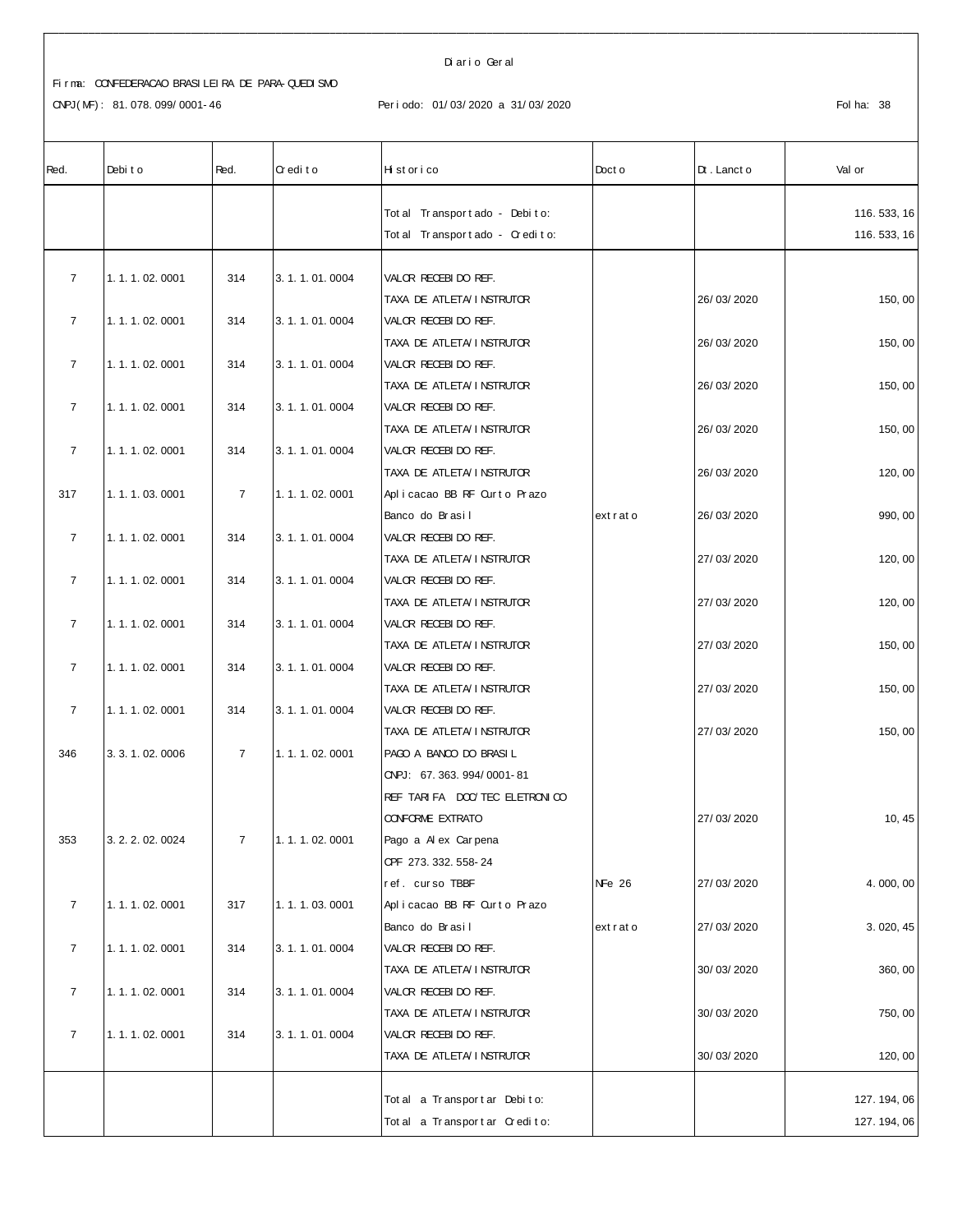#### Di ar i o Ger al

# Fi r ma: CONFEDERACAO BRASI LEI RA DE PARA- QUEDI SMO

| Red.           | Debit o       | Red. | Credito           | Historico                       | Doct o | $Dt$ . Lanct o | Val or     |
|----------------|---------------|------|-------------------|---------------------------------|--------|----------------|------------|
|                |               |      |                   |                                 |        |                |            |
|                |               |      |                   | Tot al Transport ado - Debito:  |        |                | 127.194,06 |
|                |               |      |                   | Tot al Transport ado - Credito: |        |                | 127.194,06 |
| $\overline{7}$ | 1.1.1.02.0001 | 314  | 3.1.1.01.0004     | VALOR RECEBIDO REF.             |        |                |            |
|                |               |      |                   | TAXA DE ATLETA/INSTRUTOR        |        | 30/03/2020     | 150,00     |
| $\overline{7}$ | 1.1.1.02.0001 | 314  | 3.1.1.01.0004     | VALOR RECEBIDO REF.             |        |                |            |
|                |               |      |                   | TAXA DE ATLETA/ I NSTRUTOR      |        | 30/03/2020     | 150,00     |
| $\overline{7}$ | 1.1.1.02.0001 | 314  | 3. 1. 1. 01. 0004 | VALOR RECEBIDO REF.             |        |                |            |
|                |               |      |                   | TAXA DE ATLETA/ I NSTRUTOR      |        | 30/03/2020     | 150,00     |
| $\overline{7}$ | 1.1.1.02.0001 | 314  | 3.1.1.01.0004     | VALOR RECEBIDO REF.             |        |                |            |
|                |               |      |                   | TAXA DE ATLETA/INSTRUTOR        |        | 30/03/2020     | 150, 00    |
| $\overline{7}$ | 1.1.1.02.0001 | 314  | 3. 1. 1. 01. 0004 | VALOR RECEBIDO REF.             |        |                |            |
|                |               |      |                   | TAXA DE ATLETA/INSTRUTOR        |        | 30/03/2020     | 150,00     |
| $\overline{7}$ | 1.1.1.02.0001 | 314  | 3.1.1.01.0004     | VALOR RECEBIDO REF.             |        |                |            |
|                |               |      |                   | TAXA DE ATLETA I NSTRUTOR       |        | 30/03/2020     | 120,00     |
| $\overline{7}$ | 1.1.1.02.0001 | 314  | 3. 1. 1. 01. 0004 | VALOR RECEBIDO REF.             |        |                |            |
|                |               |      |                   | TAXA DE ATLETA/ I NSTRUTOR      |        | 30/03/2020     | 150,00     |
| $\overline{7}$ | 1.1.1.02.0001 | 314  | 3.1.1.01.0004     | VALOR RECEBIDO REF.             |        |                |            |
|                |               |      |                   | TAXA DE ATLETA I NSTRUTOR       |        | 30/03/2020     | 150,00     |
| $\overline{7}$ | 1.1.1.02.0001 | 314  | 3.1.1.01.0004     | VALOR RECEBIDO REF.             |        |                |            |
|                |               |      |                   | TAXA DE ATLETA I NSTRUTOR       |        | 30/03/2020     | 150,00     |
| $\overline{7}$ | 1.1.1.02.0001 | 314  | 3.1.1.01.0004     | VALOR RECEBIDO REF.             |        |                |            |
|                |               |      |                   | TAXA DE ATLETA/ I NSTRUTOR      |        | 30/03/2020     | 150, 00    |
| $\overline{7}$ | 1.1.1.02.0001 | 314  | 3.1.1.01.0004     | VALOR RECEBIDO REF.             |        |                |            |
|                |               |      |                   | TAXA DE ATLETA/ I NSTRUTOR      |        | 30/03/2020     | 150,00     |
| $\overline{7}$ | 1.1.1.02.0001 | 314  | 3.1.1.01.0004     | VALOR RECEBIDO REF.             |        |                |            |
|                |               |      |                   | TAXA DE ATLETA/INSTRUTOR        |        | 30/03/2020     | 150,00     |
| $\overline{7}$ | 1.1.1.02.0001 | 314  | 3.1.1.01.0004     | VALOR RECEBIDO REF.             |        |                |            |
|                |               |      |                   | TAXA DE ATLETA/INSTRUTOR        |        | 30/03/2020     | 150,00     |
| $\overline{7}$ | 1.1.1.02.0001 | 314  | 3.1.1.01.0004     | VALOR RECEBI DO REF.            |        |                |            |
|                |               |      |                   | TAXA DE ATLETA/ I NSTRUTOR      |        | 30/03/2020     | 150, 01    |
| $\overline{7}$ | 1.1.1.02.0001 | 314  | 3.1.1.01.0004     | VALOR RECEBIDO REF.             |        |                |            |
|                |               |      |                   | TAXA DE ATLETA/ I NSTRUTOR      |        | 30/03/2020     | 150,00     |
| $\overline{7}$ | 1.1.1.02.0001 | 314  | 3.1.1.01.0004     | VALOR RECEBIDO REF.             |        |                |            |
|                |               |      |                   | TAXA DE ATLETA I NSTRUTOR       |        | 30/03/2020     | 150,00     |
| $\overline{7}$ | 1.1.1.02.0001 | 314  | 3.1.1.01.0004     | VALOR RECEBIDO REF.             |        |                |            |
|                |               |      |                   | TAXA DE ATLETA/ I NSTRUTOR      |        | 30/03/2020     | 150, 00    |
| $\overline{7}$ | 1.1.1.02.0001 | 314  | 3.1.1.01.0004     | VALOR RECEBIDO REF.             |        |                |            |
|                |               |      |                   | TAXA DE ATLETA/ I NSTRUTOR      |        | 30/03/2020     | 150, 00    |
| $\overline{7}$ | 1.1.1.02.0001 | 314  | 3.1.1.01.0004     | VALOR RECEBIDO REF.             |        |                |            |
|                |               |      |                   | TAXA DE ATLETA/INSTRUTOR        |        | 30/03/2020     | 150, 00    |
|                |               |      |                   |                                 |        |                |            |
|                |               |      |                   | Tot al a Transport ar Debito:   |        |                | 130.014,07 |
|                |               |      |                   | Total a Transportar Credito:    |        |                | 130.014,07 |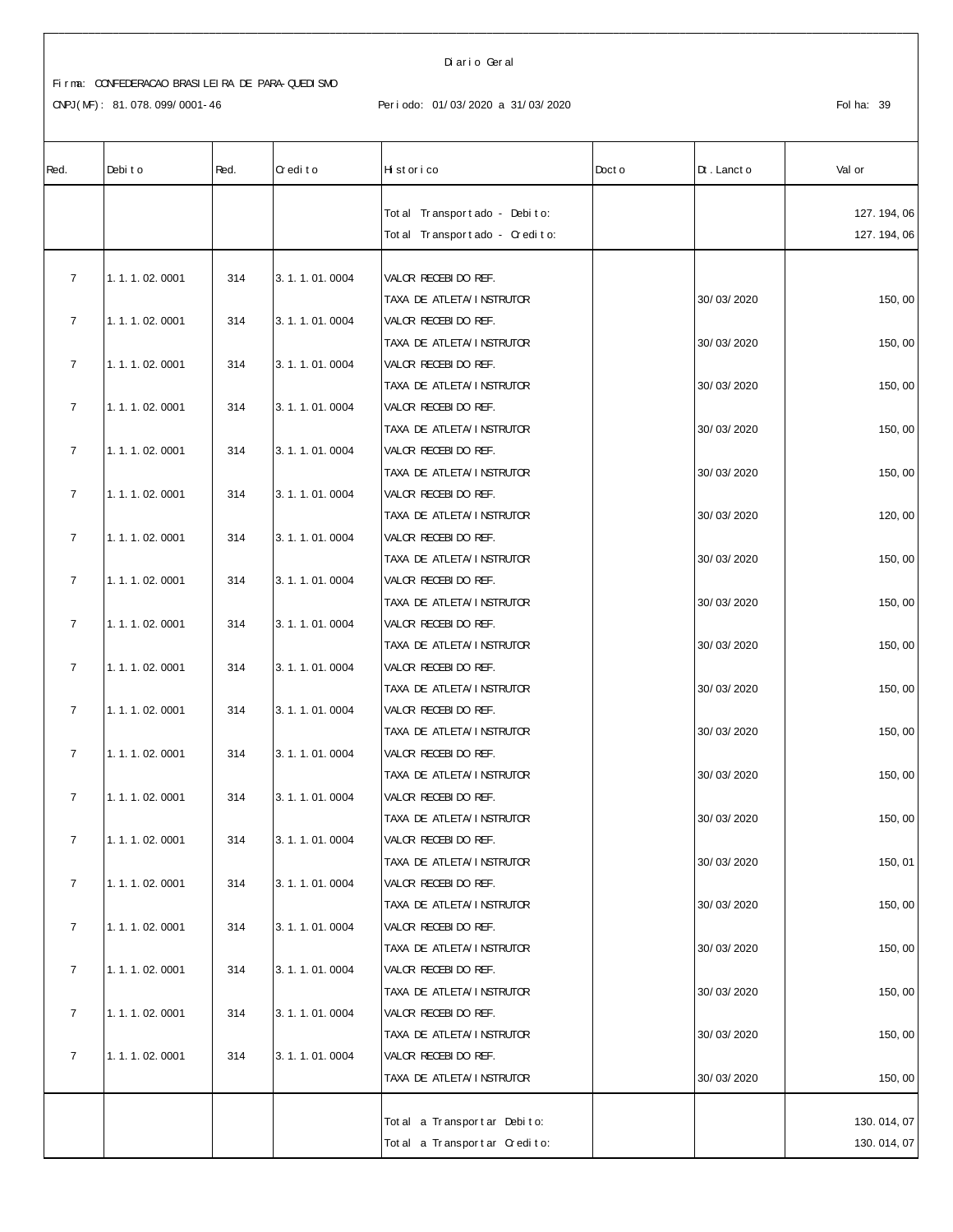#### Di ar i o Ger al

| Red.           | Debit o           | Red.           | Credito       | Historico                                        | Doct o  | $Dt$ . Lanct o | Val or     |
|----------------|-------------------|----------------|---------------|--------------------------------------------------|---------|----------------|------------|
|                |                   |                |               | Tot al Transport ado - Debito:                   |         |                | 130.014,07 |
|                |                   |                |               | Total Transportado - Credito:                    |         |                | 130.014,07 |
|                |                   |                |               |                                                  |         |                |            |
| $\overline{7}$ | 1.1.1.02.0001     | 314            | 3.1.1.01.0004 | VALOR RECEBIDO REF.<br>TAXA DE ATLETA I NSTRUTOR |         | 30/03/2020     | 150,00     |
| $\overline{7}$ | 1.1.1.02.0001     | 314            | 3.1.1.01.0004 | VALOR RECEBIDO REF.                              |         |                |            |
|                |                   |                |               | TAXA DE ATLETA/INSTRUTOR                         |         | 30/03/2020     | 150,00     |
| $\overline{7}$ | 1.1.1.02.0001     | 314            | 3.1.1.01.0004 | VALOR RECEBIDO REF.                              |         |                |            |
|                |                   |                |               | TAXA DE ATLETA I NSTRUTOR                        |         | 30/03/2020     | 150, 00    |
| 317            | 1.1.1.03.0001     | $\overline{7}$ | 1.1.1.02.0001 | Aplicacao BB RF Ourto Prazo                      |         |                |            |
|                |                   |                |               | Banco do Brasil                                  | extrato | 30/03/2020     | 4.050,01   |
| $\overline{7}$ | 1.1.1.02.0001     | 314            | 3.1.1.01.0004 | VALOR RECEBIDO REF.                              |         |                |            |
|                |                   |                |               | TAXA DE ATLETA/INSTRUTOR                         |         | 31/03/2020     | 150,00     |
| $\overline{7}$ | 1.1.1.02.0001     | 314            | 3.1.1.01.0004 | VALOR RECEBIDO REF.                              |         |                |            |
|                |                   |                |               | TAXA DE ATLETA/ I NSTRUTOR                       |         | 31/03/2020     | 120, 00    |
| $\overline{7}$ | 1.1.1.02.0001     | 314            | 3.1.1.01.0004 | VALOR RECEBIDO REF.                              |         |                |            |
|                |                   |                |               | TAXA DE ATLETA/INSTRUTOR                         |         | 31/03/2020     | 150,00     |
| $\overline{7}$ | 1.1.1.02.0001     | 314            | 3.1.1.01.0004 | VALOR RECEBIDO REF.                              |         |                |            |
|                |                   |                |               | TAXA DE ATLETA/INSTRUTOR                         |         | 31/03/2020     | 150,00     |
| $\overline{7}$ | 1.1.1.02.0001     | 314            | 3.1.1.01.0004 | VALOR RECEBIDO REF.                              |         |                |            |
|                |                   |                |               | TAXA DE ATLETA/ I NSTRUTOR                       |         | 31/03/2020     | 150, 00    |
| $\overline{7}$ | 1.1.1.02.0001     | 314            | 3.1.1.01.0004 | VALOR RECEBIDO REF.                              |         |                |            |
|                |                   |                |               | TAXA DE ATLETA I NSTRUTOR                        |         | 31/03/2020     | 150,00     |
| $\overline{7}$ | 1.1.1.02.0001     | 314            | 3.1.1.01.0004 | VALOR RECEBIDO REF.                              |         |                |            |
|                |                   |                |               | TAXA DE ATLETA I NSTRUTOR                        |         | 31/03/2020     | 150,00     |
| $\overline{7}$ | 1.1.1.02.0001     | 314            | 3.1.1.01.0004 | VALOR RECEBIDO REF.<br>TAXA DE ATLETA I NSTRUTOR |         | 31/03/2020     | 120, 00    |
| $\overline{7}$ | 1.1.1.02.0001     | 314            | 3.1.1.01.0004 | VALOR RECEBIDO REF.                              |         |                |            |
|                |                   |                |               | TAXA DE ATLETA I NSTRUTOR                        |         | 31/03/2020     | 120, 00    |
| 7              | 1. 1. 1. 02. 0001 | 314            | 3.1.1.01.0004 | VALOR RECEBIDO REF.                              |         |                |            |
|                |                   |                |               | TAXA DE ATLETA I NSTRUTOR                        |         | 31/03/2020     | 150,00     |
| $\overline{7}$ | 1.1.1.02.0001     | 314            | 3.1.1.01.0004 | VALOR RECEBIDO REF.                              |         |                |            |
|                |                   |                |               | TAXA DE ATLETA/INSTRUTOR                         |         | 31/03/2020     | 120, 00    |
| $\overline{7}$ | 1.1.1.02.0001     | 314            | 3.1.1.01.0004 | VALOR RECEBIDO REF.                              |         |                |            |
|                |                   |                |               | TAXA DE ATLETA I NSTRUTOR                        |         | 31/03/2020     | 150,00     |
| $\overline{7}$ | 1.1.1.02.0001     | 314            | 3.1.1.01.0004 | VALOR RECEBIDO REF.                              |         |                |            |
|                |                   |                |               | TAXA DE ATLETA/INSTRUTOR                         |         | 31/03/2020     | 150,00     |
| $\overline{7}$ | 1.1.1.02.0001     | 314            | 3.1.1.01.0004 | VALOR RECEBIDO REF.                              |         |                |            |
|                |                   |                |               | TAXA DE ATLETA I NSTRUTOR                        |         | 31/03/2020     | 120, 00    |
| 317            | 1.1.1.03.0001     | $\overline{7}$ | 1.1.1.02.0001 | Aplicacao BB RF Curto Prazo                      |         |                |            |
|                |                   |                |               | Banco do Brasil                                  | extrato | 31/03/2020     | 2.010,00   |
|                |                   |                |               | Tot al a Transport ar Debito:                    |         |                | 138.474,08 |
|                |                   |                |               | Total a Transportar Credito:                     |         |                | 138.474,08 |
|                |                   |                |               |                                                  |         |                |            |